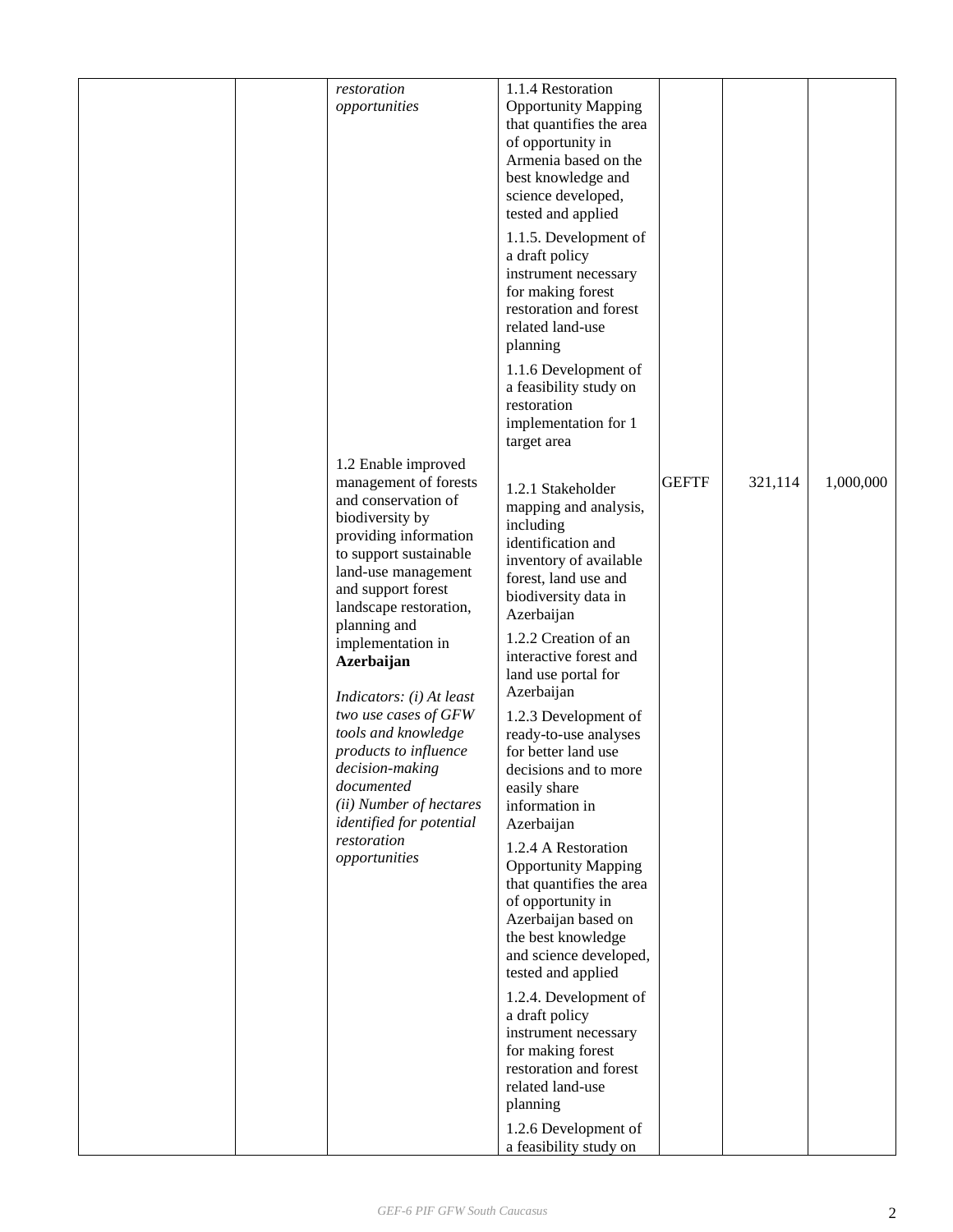|                                                                                                                            |           | 1.3 Enable improved<br>forest landscape<br>restoration, planning<br>and implementation in<br>Georgia<br>Indicator: (i) Number of<br>hectares identified for<br>potential restoration<br>opportunities                                                                                                   | restoration<br>implementation for 1<br>target area<br>1.3.1 A Restoration<br><b>Opportunity Mapping</b><br>that quantifies the area<br>of opportunity in<br>Georgia based on the<br>best knowledge and<br>science developed,<br>tested and applied                              | <b>GEFTF</b> | 31,723  | 200,000 |
|----------------------------------------------------------------------------------------------------------------------------|-----------|---------------------------------------------------------------------------------------------------------------------------------------------------------------------------------------------------------------------------------------------------------------------------------------------------------|---------------------------------------------------------------------------------------------------------------------------------------------------------------------------------------------------------------------------------------------------------------------------------|--------------|---------|---------|
| 2. Increased capacity<br>of key actors and<br>institutions to apply<br>up-to-date<br>information to land-<br>use decisions | <b>TA</b> | 2.1 Stakeholders in<br>Armenia capacitated to<br>apply GFW to land use<br>decisions by<br>participation in<br>exchanges and training<br>programs<br>Indicator (i)Total users<br>and quality of user<br>engagement with GFW<br>tools, disaggregated by<br>category (pulled from<br>website analytics)    | 2.1.1 Creation of<br>multi-sectoral working<br>groups to drive the<br>direction of the project<br>2.1.2 Training and<br>outreach on use of the<br>portal and restoration<br>opportunities map for<br>government, NGOs,<br>academia, and other<br>civil society<br>organizations | <b>GEFTF</b> | 114,200 | 500,000 |
|                                                                                                                            |           | 2.2 Stakeholders in<br>Azerbaijan capacitated<br>to apply GFW to land<br>use decisions by<br>participation in<br>exchanges and training<br>programs<br>Indicator (i)Total users<br>and quality of user<br>engagement with GFW<br>tools, disaggregated by<br>category (pulled from<br>website analytics) | 2.2.1 Creation of<br>multi-sectoral working<br>groups to drive the<br>direction of the project<br>2.2.2 Training and<br>outreach on use of the<br>portal and restoration<br>opportunities map for<br>government, NGOs,<br>academia, and other<br>civil society<br>organizations | <b>GEFTF</b> | 118,768 | 500,000 |
|                                                                                                                            |           | 2.3 Stakeholders in<br>Georgia capacitated to<br>apply GFW to land use<br>decisions by<br>participation in<br>exchanges and training<br>programs<br>Indicator (i)Total users<br>and quality of user<br>engagement with GFW<br>tools, disaggregated by<br>category (pulled from<br>website analytics)    | 2.3.1 Creation of<br>multi-sectoral working<br>groups to drive the<br>direction of the project<br>2.3.2 Training and<br>outreach on use of the<br>portal and restoration<br>opportunities map for<br>government, NGOs,<br>academia, and other<br>civil society<br>organizations | <b>GEFTF</b> | 31,722  | 160,000 |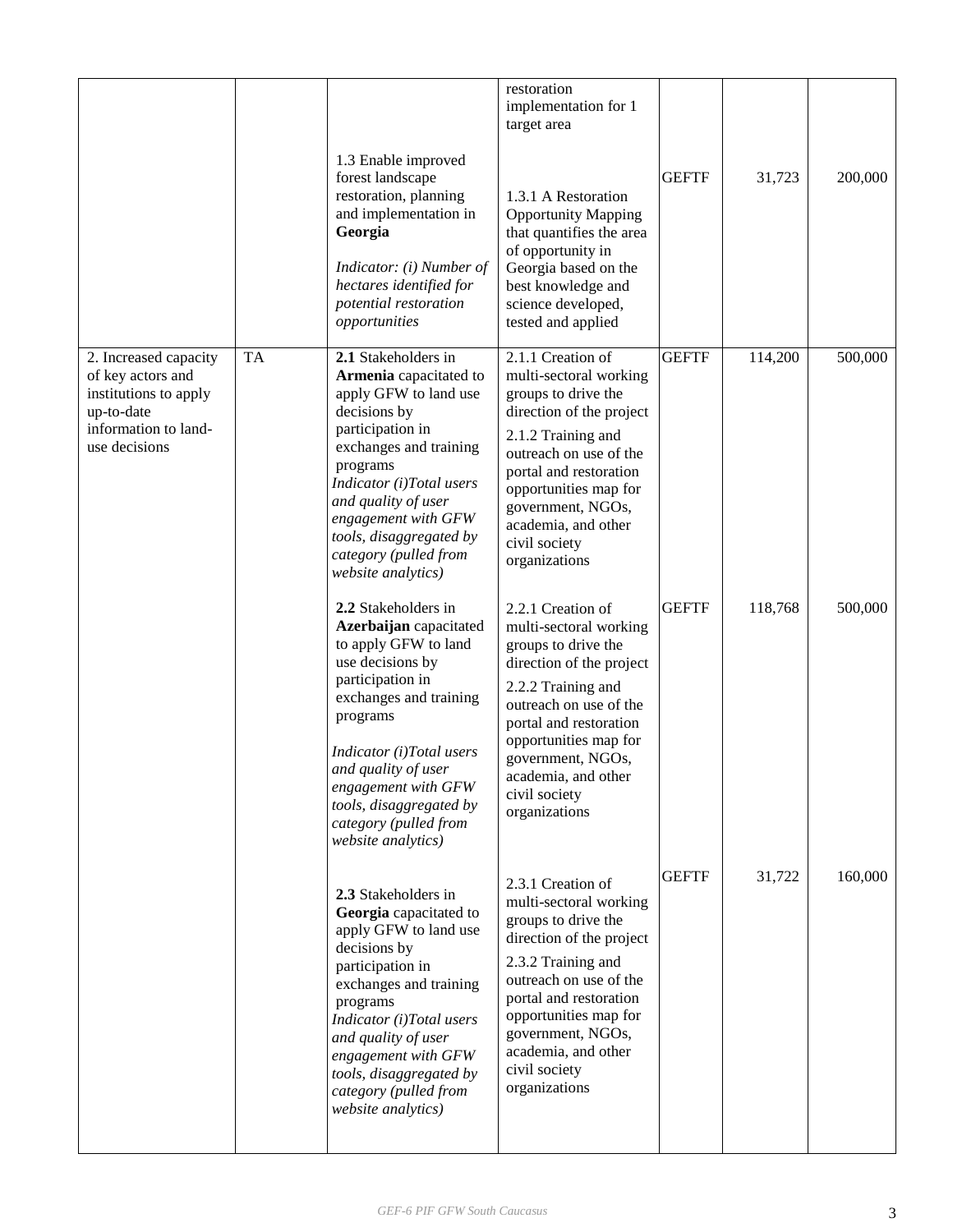| Subtotal                                                   | 926.290 | 5,360,000 |
|------------------------------------------------------------|---------|-----------|
| Project Management Cost (PMC) <sup>5</sup><br><b>GEFTF</b> | 46,314  | 100,000   |
| <b>Total Project Cost</b>                                  | 2,604   | 3,460,000 |

For multi-trust fund projects, provide the total amount of PMC in Table B, and indicate the split of PMC among the different trust funds here: (N/A)

#### **C. INDICATIVE SOURCES OF CO-[FINANCING](http://www.thegef.org/gef/policy/co-financing) FOR THE PROJECT BY NAME AND BY TYPE, IF AVAILABLE**

| <b>Sources of Co-</b><br>financing | Name of Co-financier                                             | Type of Co-<br>financing | Amount<br>\$) |
|------------------------------------|------------------------------------------------------------------|--------------------------|---------------|
| <b>Recipient Government</b>        | Ministry of Nature Protection of the Republic of Armenia         | In-kind                  | 1,000,000     |
| <b>Recipient Government</b>        | Ministry of Ecology and Natural Resources of Azerbaijan Republic | In-kind                  | 1,000,000     |
| <b>Recipient Government</b>        | Ministry of Environment Protection and Agriculture of Georgia    | In-kind                  | 160,000       |
| CSO                                | <b>World Resources Institute</b>                                 | Grant                    | 1,000,000     |
| CSO                                | <b>REC</b> Caucasus                                              | Grant                    | 300,000       |
| <b>Total Co-financing</b>          |                                                                  |                          | 3,460,000     |

# D. INDICATIVE TRUST FUND RESOURCES REQUESTED BY AGENCY(IES), COUNTRY(IES) AND THE PROGRAMMING **OF FUNDS** a**)**

|                            |               |                                 |                     |                                |                                     | (in \$)                               |                           |
|----------------------------|---------------|---------------------------------|---------------------|--------------------------------|-------------------------------------|---------------------------------------|---------------------------|
| <b>GEF</b><br>Agency       | Trust<br>Fund | Country/<br>Regional/<br>Global | <b>Focal Area</b>   | <b>Programming</b><br>of Funds | <b>GEF Project</b><br>Financing (a) | <b>Agency Fee</b><br>(b) <sup>b</sup> | <b>Total</b><br>$(c)=a+b$ |
| <b>UNEP</b>                | <b>GEFTF</b>  | Armenia                         | Biodiversity        |                                | 444,111                             | 42,190                                | 486,301                   |
| <b>UNEP</b>                | <b>GEFTF</b>  | Azerbaijan                      | <b>Biodiversity</b> |                                | 461,876                             | 43,878                                | 505,754                   |
| <b>UNEP</b>                | <b>GEFTF</b>  | Georgia                         | <b>Biodiversity</b> |                                | 66.617                              | 6,328                                 | 72,945                    |
| <b>Total GEF Resources</b> |               |                                 |                     |                                | 972,604                             | 92,396                                | 1,065,000                 |

a) Refer to th[e Fee Policy for GEF Partner Agencies.](http://www.thegef.org/gef/sites/thegef.org/files/documents/document/gef-fee-policy.pdf)

#### **E. PROJECT PREPARATION GRANT (PPG) 6**

Is Project Preparation Grant requested? Yes  $\boxtimes$  No  $\Box$  If no, skip item E.

#### **PPG AMOUNT REQUESTED BY AGENCY(IES), TRUST FUND, COUNTRY(IES) AND THE PROGRAMMING OF FUNDS**

| <b>Project Preparation Grant amount requested: \$27,399</b><br>PPG Agency Fee: 2,601 |                                  |                        |                     |          |                  |                   |              |
|--------------------------------------------------------------------------------------|----------------------------------|------------------------|---------------------|----------|------------------|-------------------|--------------|
| <b>GEF</b>                                                                           | Country/<br>Trust<br>Programming |                        |                     | (in \$)  |                  |                   |              |
| Agency                                                                               | Fund                             | <b>Regional/Global</b> | <b>Focal Area</b>   | of Funds |                  | Agency            | <b>Total</b> |
|                                                                                      |                                  |                        |                     |          | <b>PPG</b> $(a)$ | $\text{Fe}^7$ (b) | $c = a + b$  |
| <b>UNEP</b>                                                                          | <b>GEF TF</b>                    | Armenia                | <b>Biodiversity</b> |          | 12.511           | 1,188             | 13,699       |
| <b>UNEP</b>                                                                          | <b>GEF TF</b>                    | Azerbaijan             | <b>Biodiversity</b> |          | 13.011           | 1,235             | 14,246       |
| <b>UNEP</b>                                                                          | <b>GEFTF</b>                     | Georgia                | <b>Biodiversity</b> |          | 1,877            | 178               | 2,055        |
| <b>Total PPG Amount</b>                                                              |                                  |                        |                     |          |                  | 2.601             | 30,000       |

#### **F. PROJECT'S TARGET CONTRIBUTIONS TO GLOBAL ENVIRONMENTAL BENEFITS<sup>8</sup>**

Provide the expected project targets as appropriate.

<sup>5</sup> For GEF Project Financing up to \$2 million, PMC could be up to10% of the subtotal; above \$2 million, PMC could be up to 5% of the subtotal. PMC should be charged proportionately to focal areas based on focal area project financing amount in Table D below.

<sup>6</sup> PPG requested amount is determined by the size of the GEF Project Financing (PF) as follows: Up to \$50k for PF up to\$2m (for MSP); up to \$100k for PF up to \$3m; \$150k for PF up to \$6m; \$200k for PF up to \$10m; and \$300k for PF above \$10m. On an exceptional basis, PPG amount may differ upon detailed discussion and justification with the GEFSEC.

<sup>&</sup>lt;sup>7</sup> PPG fee percentage follows the percentage of the Agency fee over the GEF Project Financing amount requested.

<sup>8</sup> Provide those indicator values in this table to the extent applicable to your proposed project. Progress in programming against these targets for the projects per the *Corporate Results Framework* in the *[GEF-6 Programming Directions,](http://www.thegef.org/gef/sites/thegef.org/files/documents/GEF.C.46.07.Rev_.01_Summary_of_the_Negotiations_of_the_Sixth_Replenishment_of_the_GEF_Trust_Fund_May_22_2014.pdf)* will be aggregated and reported during mid-term and at the conclusion of the replenishment period. There is no need to complete this table for climate adaptation projects financed solely through LDCF and/or SCCF.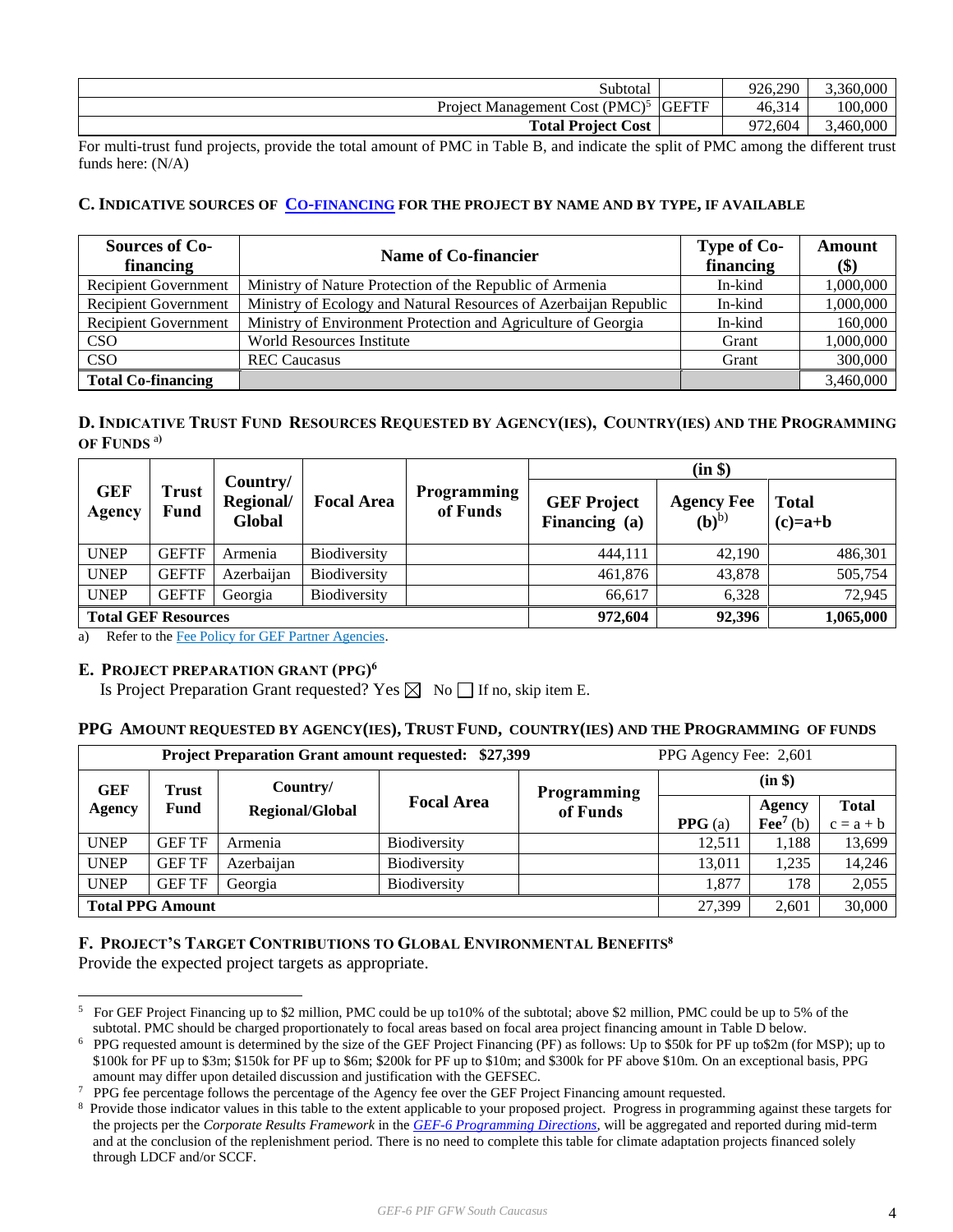| <b>Corporate Results</b>                                                                                             | <b>Replenishment Targets</b>                                                | <b>Project Targets</b>                                                                                                              |
|----------------------------------------------------------------------------------------------------------------------|-----------------------------------------------------------------------------|-------------------------------------------------------------------------------------------------------------------------------------|
| 1. Maintain globally significant biodiversity<br>and the ecosystem goods and services that it<br>provides to society | Improved management of forested landscapes<br>covering 300 million hectares | Improved management<br>of forested landscapes<br>covering 1.7 million<br>hectares in Armenia,<br>Azerbaijan and<br>Georgia Hectares |

# **PART II: PROJECT JUSTIFICATION**

1. *Project Description.* Briefly describe: 1) the global environmental and/or adaptation problems, root causes and barriers that need to be addressed; 2) the baseline scenario or any associated baseline projects, 3) the proposed alternative scenario, GEF focal area<sup>9</sup> strategies, with a brief description of expected outcomes and components of the project, 4) [incremental/](http://www.thegef.org/gef/policy/incremental_costs)[additional cost reasoning](http://www.thegef.org/gef/node/1325) and expected contributions from the baseline, the GEFTF, LDCF, SCCF, and [co-financing;](http://www.thegef.org/gef/policy/co-financing) 5) [global environmental benefits](http://www.thegef.org/gef/GEB) (GEFTF) and/or [adaptation benefits](http://www.thegef.org/gef/sites/thegef.org/files/documents/GEF.R.5.12.Rev_.1.pdf) (LDCF/SCCF); and 6) innovation, sustainability and potential for scaling up.

# **1.1 THE GLOBAL ENVIRONMENTAL PROBLEMS, ROOT CAUSES AND BARRIERS THAT NEED TO BE ADDRESSED**

#### **Overview and Scope**

 $\overline{a}$ 

Maintaining and expanding forest cover in the South Caucasus countries are critical aspects in supporting human livelihoods, economies, carbon storage, water management and storehouses of biodiversity. The forests of the South Caucasus countries (Armenia, Azerbaijan and Georgia) lie within the Caucasus Eco-region (see Figure 1), one of the Global 200 eco-regions. Extending to about three million hectares - forests are the most important biome for biodiversity conservation in the South Caucasus, harboring many endemic and relic species of woody plants and herbs, and providing habitats for globally rare and endangered animals. In addition to their high value to wildlife conservation, the forests of

the South Caucasus make an important contribution to national sustainable development goals. Forests provide sustenance and livelihoods for rural people and essential environmental services such as preventing avalanches and soil erosion and regulating the quantity and quality of water supplies. These values are threatened by unsustainable management and exploitation, which if continued will lead to irreversible loss of biodiversity and of the products and services on which many people depend. Despite these extraordinary, and in many cases, irreplaceable values, forest degradation continues. The South Caucasus countries - Armenia, Azerbaijan, and Georgia, have experienced substantial levels of deforestation and degradation in the last 20 years, resulting in soil degradation, landslides and other natural hazards. Forest and land degradation present a few problems and challenges in each of the South Caucasus countries, with significant and direct impacts on rural poverty, household food security, biodiversity, resilience to extreme weather, quantities of carbon sequestered and land use values.

Reliable up-to-date data on the extent and state of forests in the three South Caucasus countries does not exist. Inventory for most forests is mainly out of date.



**Figure 1** - *Distribution of forests in the Caucasus Eco-region* (*including Armenia, Azerbaijan and Georgia*) 1

<sup>9</sup> For biodiversity projects, in addition to explaining the project's consistency with the biodiversity focal area strategy, objectives and programs, please also describe whic[h Aichi Target\(s\)](http://www.thegef.org/gef/content/did-you-know-%E2%80%A6-convention-biological-diversity-has-agreed-20-targets-aka-aichi-targets-achie) the project will directly contribute to achieving.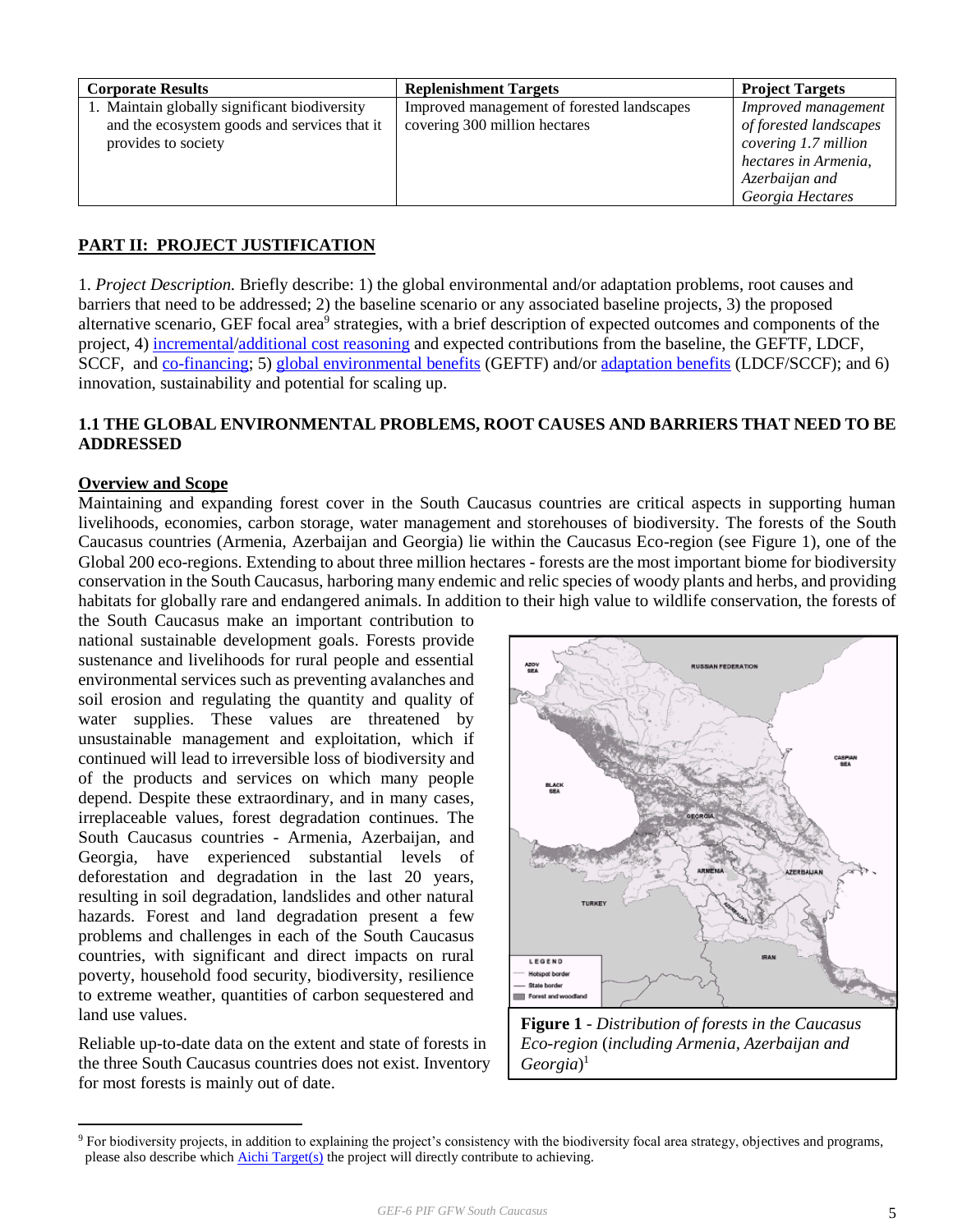Biodiversity value of the Forests of South Caucasus<sup>10</sup>: Most of the region's rare and endangered animal species are associated with forest ecosystems and depend on ecologically intact forest, such as most bat species, brown bear (*Ursis arctos*; LC), wild goat (Caucuses Tur, *Capra caucasica*, EN) chamois (*Rupicapra rupicapra*, LC), Caucasian red deer (*Curvus elaphus*, LC), European bison (*Bison bonasus*, VU), two endemic species of salamanders, and the Caucasian leopard (*Panthea pardus*, EN). Most endemic invertebrates, such as Caucasian running beetle (*Carabus caucasicus*, NE) and Beech snail (*Helix buchi*, NE), are also strictly associated with forest ecosystems. Forests provide the leaves, nuts and roots on which roe deer and wild boar feed. West- and east-Caucasian turs and the Caucasian black grouse (*Tetra mlokosiewiczi*, NE) - species that live in the sub-alpine belt - use mountain forests as wintering habitats. Caucasian populations of European wild cat (*Felis silvestris*, LC) and pine marten (*Martes martes*, LC) are relatively abundant and conservation of these populations is important for conservation of these species world-wide. The Colhic forests (Georgia) and Talysh forests (Azerbaijan) are examples of unique forest systems in the region that are largely isolated from other large forest massifs in Europe and Central Asia and contain most of region's endemic species, such as the Caucasian adder (*Vipera kaznakovi*, EN), Caucasian mud-diver (*Pelodytes caucasicus*, NT) and Caucasian toad (*Bufo verrucosissimus*, NT), several endemic rodents including Robert's snow vole (*Chionomys roberti*, LC), Caucasian mole (*Talpa caucasica*, LC) and Shelkownikow's water shrew (*Neomys shelkownikowi,* NE). South Caucasus forests are also rich in bird species, harboring eagle owls, seven species of woodpeckers and serving as a migration corridors and breeding grounds for a large number of bird populations.

Economy and livelihoods: Forests provide a variety of goods and services and are a source of livelihoods for thousands of rural people. In many rural areas and some towns, fuel wood is the primary source of energy for heating and cooking. Some rural households consume as much as 15 cubic meters of fuel wood annually. The region's forests are also an important source of industrial wood for domestic markets, in particular construction and furniture, and Georgia supplies substantial quantities to international markets. However, precise figures are not available because actual removals are not always recorded accurately. Non-wood forest products including nuts, berries, mushrooms and medicinal plants are important direct sources of well-being for rural people, and together with tree seeds, are important sources of income for rural economies (e.g, *Abies nordmaniana* seeds from Georgia). Forests are also used by rural people for grazing of cattle, goats, sheep and pigs. Hunting and game management provide some income to state budgets, and tourism and recreation provide income to local economies. Lastly, forests provide environmental services such as watershed protection and soil erosion prevention, which make a substantial invisible contribution to the rural and national economies of the region.

#### **Threats to Biodiversity in the Forests of South Caucasus:**

 $\overline{a}$ 

The region's forests and its associated biodiversity are threatened by unsustainable logging, unsustainable grazing and neglectful or environmentally harmful forest management practices. Careless clear-cutting of mountain beech stands has permanently damaged a significant portion of valuable beech forests. Oak forests, historically largely cleared for farmlands and pastures, have been spared mostly only in remote canyons and on relatively poor soils. Chestnut forests in the Colchic foothills and in the northwestern Caucasus have also been logged intensively. Very few lowland forests have been preserved to this day; some stands remain only in the Lenkoran and Kolkheti lowlands and in the Kura, Iori, Samur and Alazani-Agrichay river valleys, which are in Azerbaijan and Georgia.

*Unsustainable logging:* Two main types of unsustainable logging can be distinguished based on their underlying causes and the actors involved: unsustainable logging of industrial timber for processing and sale into domestic and international markets; and unsustainable cutting of trees for fuel-wood by or for rural people who have no affordable alternative. Some unsustainable logging may often be legal, like when or example, the selection of stands for logging does not take conservation value into consideration. Impacts of unsustainable logging on conservation value include: long term change in stand structure due to over-harvesting of valuable mature trees for industrial wood; gradual opening of forest margins leading to permanent loss of forest and reduction in conservation and other environmental services; and damage to remaining trees, soil and water as a result of bad harvesting practices.

*Unsustainable grazing:* Grazing levels in forests around settlements are, in many instances, far above carrying capacity. Overgrazing prevents regeneration of herb, shrub and tree layers and causes permanent damage to soils. Lack of regeneration and the gradual disappearance of protective vegetation leads to soil erosion, landslides and forest habitat loss.

<sup>&</sup>lt;sup>10</sup> Ecoregion Conservation Plan for the Caucasus (2012) http://d2ouvy59p0dg6k.cloudfront.net/downloads/ecp\_2012.pdf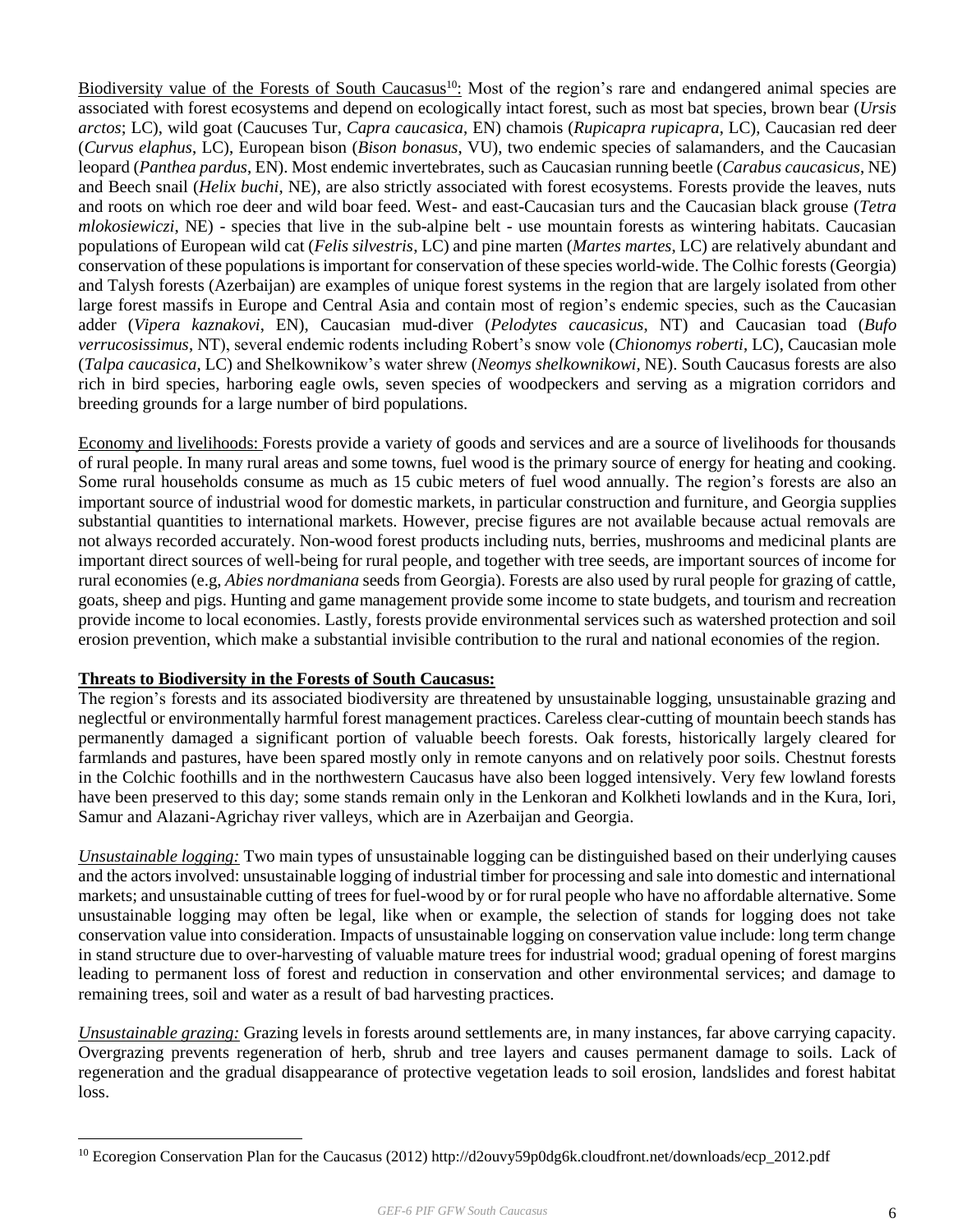*Neglectful/harmful forestry practices:* Poorly planned and executed logging operations that use inappropriate machinery reduce the conservation value of forests by causing damage to the remaining trees, herb and shrub layers and soil. Potential environmental impacts of logging operations are not always identified and steps are often not taken to avoid or mitigate damaging impacts.

Between 1990 and 2005, Armenia lost significant part of its forest cover due to illegally harvested timber for both fuel and commercial purposes.<sup>11</sup> In addition, mining, a key economic activity in Armenia, is worsening forest degradation as in some instances is being carried out in forested areas. Mining is resulting in forest fragmentation, in addition to other causes such as land cultivation, logging, and infrastructure development. In Azerbaijan, forested areas cover almost 12% of the country, although in the 19<sup>th</sup> century forest cover was closer to 35%.<sup>12</sup> Azerbaijan is considered one of the world's most important countries for oil exploration, with most of the country rich in oil and natural gas, although pollution and contamination from oil production and transport has caused some environmental degradation and threatens the country's biodiversity. Azerbaijan is also the largest agricultural basin in the region with agricultural land covering more than half the country, although this has resulted in salinization due to substandard irrigation and drainage systems, and unsustainable levels of ground water extraction. Poor agricultural practices have also resulted in soil erosion from overstocking of livestock and ongoing deforestation for shifting land-use, which is also causing fragmentation of forests. Furthermore, forests in Azerbaijan are being fragmented due to the illegal harvesting of valuable timber species, particularly within the Talysh mountains.<sup>13</sup> Even though Georgia is rich in forest resources and there has been almost no change in the extent of forest coverage since 1990<sup>14</sup>, there are notable signs of forest degradation. Core drivers of forest degradation are unsustainable logging, unsustainable grazing and neglectful or environmentally harmful forest management practices<sup>15</sup>. During the last decade, numerous studies were carried out for Georgia by various organizations providing significant information about the degree of forest degradation caused by weak forest governance and a high volume of illegal activities in the forestry sector. In Georgia, during the last decade, numerous studies were carried out by various organizations providing significant information about the degree of forest degradation caused by weak forest governance and a high volume of illegal activities in the forestry sector. Recent reliable data provided by the inventories conducted in Borjomi-Bakuriani and Kharagauli forest districts (around 90,000 ha) from 2014 - 2015 showed a substantial decrease of timber resources and a high level of forest degradation since 1998, resulting in emissions of up to 2 million tons of  $CO<sub>2</sub>$ . It might be premature to draw conclusions on the state of Georgia's forests on the results obtained from two forest districts, but it is reasonable to expect results may be similar in other forest districts. Over the last two decades, illegal logging has been a problem in Georgia. According to official statistics, the volume of illegal logging was  $8,262 \text{ m}^3$  in 2008 and increased to 20,994 m<sup>3</sup> in 2014. Illegal operations range from commercial extraction of highly valuable timber to fuel-wood cutting for both local and foreign markets.

For the South Caucasus countries, further degradation could cause a sharp decline in protection functions and selfrestoration ability, which in the medium to long term could lead to irreversible degradation of forest ecosystems. Major natural hazards (floods, flash floods, landslides, mudflows, snow avalanches etc.) some of which may be exacerbated by forest degradation and deforestation—impact the national economies, with resulting damage to land, buildings, roads, other infrastructure, human health and the environment. In addition, unsustainable exploration of mineral resources can cause disruption and fragmentation to forest landscapes, resulting in forest degradation. The above factors are causing, or otherwise enabling, habitat destruction, deforestation, fragmentation and extensive, unregulated exploitation of fauna and flora. In fact, most natural old growth forests in the South Caucasus have been fragmented by logging, commercial plantations, agricultural lands and infrastructure, threatening the habitats of the region's rich biodiversity, isolating flora and fauna species populations, and disturbing migration routes. <sup>16</sup> All of these pressures are causing not only degradation

<sup>11</sup> *Armenia Forest Statistics*, Mongabay[, https://rainforests.mongabay.com/deforestation/archive/Armenia.htm](https://rainforests.mongabay.com/deforestation/archive/Armenia.htm)

<sup>12</sup> *Forest Dependency in Rural Azerbaijan* (2014) ENPI East FLEG. [http://www.enpi-](http://www.enpi-fleg.org/site/assets/files/1910/forest_dependency_azerbaijan.pdf)

[fleg.org/site/assets/files/1910/forest\\_dependency\\_azerbaijan.pdf](http://www.enpi-fleg.org/site/assets/files/1910/forest_dependency_azerbaijan.pdf)

<sup>&</sup>lt;sup>13</sup> The Republic of Azerbaijan's Fifth National Report to the Convention on Biological Diversity (2014) https://www.cbd.int/doc/world/az/az-nr-05-en.pdf

<sup>14</sup> Environmental Performance Review - Georgia (2016) / Third Review // Environmental Performance Reviews Series No. 31, ECE/CEP/177, United Nations, New York and Geneva, 2016.

[http://www.unece.org/fileadmin/DAM/env/epr/epr\\_studies/ECE\\_CEP\\_177.pdf](http://www.unece.org/fileadmin/DAM/env/epr/epr_studies/ECE_CEP_177.pdf)

<sup>&</sup>lt;sup>15</sup> National Environmental Action Programme of Georgia for 2012 – 2016 (2012) / Chapter 7 - Forestry // Approved by the Government of Georgia - Ordinance #127 of January 24, 2012.

[https://www.preventionweb.net/files/28719\\_neap2.eng.pdf](https://www.preventionweb.net/files/28719_neap2.eng.pdf)

<sup>16</sup> Caucasus Biodiversity Council, *Ecoregion Conservation Plan for the Caucasus* (2012) http://d2ouvy59p0dg6k.cloudfront.net/downloads/ecp\_2012.pdf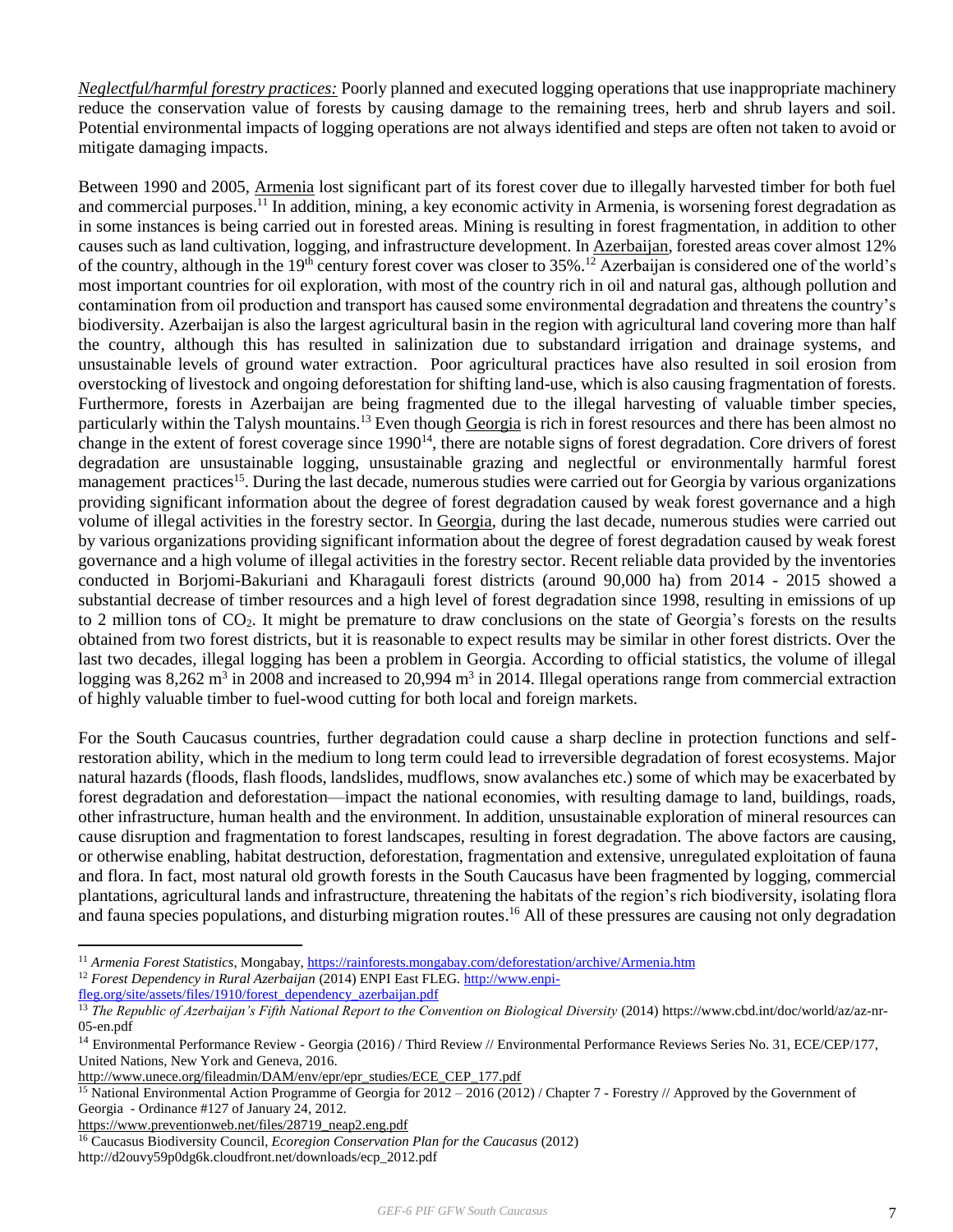of forest ecosystems in the South Caucasus, but also fragmentation of forests and consequently fragmentation of forest dependent habitats. Forest fragmentation is serious problem in Armenia mainly due to mining activities on forest lands<sup>17</sup>, and in Georgia due to grazing and other agricultural activities<sup>18</sup> within forests. Extrapolating forest fragmentation trend into the future without appropriate measures will be effected in decline and disappearance of species associated with forests, decline in timber in terms of quantity and quality, specific decline of fuel wood and secondary non-wood forest products, increased risk of soil erosion, flooding, landslides, avalanches and the general increases in the magnitude of such events which will further lead to increased carbon emissions - degrading the opportunities and quality of life especially in rural areas.

#### **Barriers**

 $\overline{a}$ 

The logic of GFW is based on the fundamental conclusion that an absence of timely, widely available and accurate forest data and information are a critical barrier to enhanced forest management. The long-term solution sought by the project is to empower decision-makers in government, and civil society with technology and information to reduce deforestation, facilitate commitments to restoration and conserve forest biodiversity. However, the following barriers are preventing this solution.

*Barrier 1: Insufficient land-use management practices because of limited access to reliable up-to-date information:* 

Substantial data and information gaps constitute important barriers standing in the way of better management of the region's forests. Updated data does not exist for the many of the South Caucasus forests. It is difficult to reveal changes in species habitats and assess actual conditions and trends of biodiversity, so that there are no effective mechanisms for data collection, storing and analysis. Systematic collection of baseline information on forests, which is necessary for planning and decision-making on forest use, and which is essential for continuous long-term monitoring of forest change dynamics, requires significant resources and there is currently no system or platform for consolidating forest-related data and information generated within the responsible agencies or gathered by activities implemented and funded by international and multilateral donors. Practically, there is also no system for facilitating data sharing between state agencies or for enabling easy public access to forest-related information. While the existing Global Forest Watch (GFW) web based site is already useful for many purposes in the South Caucasus, barriers related to language, lack of national ownership, lack of integration of national data layers and insufficiently high resolution, make the existing site less valuable than it could be. To ensure sustainability of the efforts to improve data and information, and ensure that these data are regularly updated and used in planning and decision-making, there is need to create national data portals, which would be managed and regularly updated by a responsible national agency in each South Caucasus country. Decision makers are not fully aware of role that forest restoration can play in rural development, mitigation of climate change and the achievement of other important sustainable development outcomes like protection/conservation of forest biodiversity. They are not yet convinced that the anticipated benefits of restoration would outweigh the presumed costs. The lack of accurate and detailed information regarding (i) the status of the forest lands (e.g. in Georgia), (ii) the current land use and (iii) the needs and potential for improving forest management prevents the emplacing of critical "enabling conditions" to favour the spread of restoration across large areas. Due to various combinations of the above factors, successful restoration has not yet occurred at a large scale and has not had the impact it can and should have, except in case of Azerbaijan, where medium scale restoration (mainly afforestation) works have been increasing progressively since last decade.

*Barrier 2: Inadequate capacity of key actors and institutions to apply up-to-date information to land-use decisions:*

Lack of knowledge at all levels about modern restoration planning and implementation technologies and opportunities contributes to low levels of investment in actions that could boost the productivity of the land. Lack of knowledge can have profound effects across multiple areas, including: management of community forests; protected area management; forest carbon management and accounting, including REDD+; watershed management, and integrated land use management and planning. In addition to the shortage of qualified staff, there is need for expertise and methodologies to understand degradation and restoration opportunities and how it would increase biodiversity. There is also a lack of expertise in applying GIS and remote sensing data, such as aerial and satellite information, as a tool to support field work. Knowledge and skills in interpretation and analysis of remote sensing data are necessary not only for the staff of responsible agencies, but also for civil society organizations undertaking independent forest monitoring or other forest-related activities.

#### **1.2) THE BASELINE SCENARIO AND ANY ASSOCIATED BASELINE PROJECTS**

<sup>&</sup>lt;sup>17</sup> Strategy and National Action Plan of the Republic of Armenia on Conservation, Protection, Reproduction and Use of Biological Diversity for 2016-2020 (2015) // Approved at the Session of the Governmentof the Republic of Armenia No.54-10 on 10 December 2015. <https://www.cbd.int/doc/world/am/am-nbsap-v2-en.pdf>

<sup>&</sup>lt;sup>18</sup> National Biodiversity Strategy and Action Plan of Georgia 2014 – 2020 (2014) // Approved by the Government of Georgia - Decree No.343, of 8 May, 2014 "On adoption of the National Biodiversity Strategy and Action Plan, 2014–2020". <https://www.cbd.int/doc/world/ge/ge-nbsap-v2-en.pdf>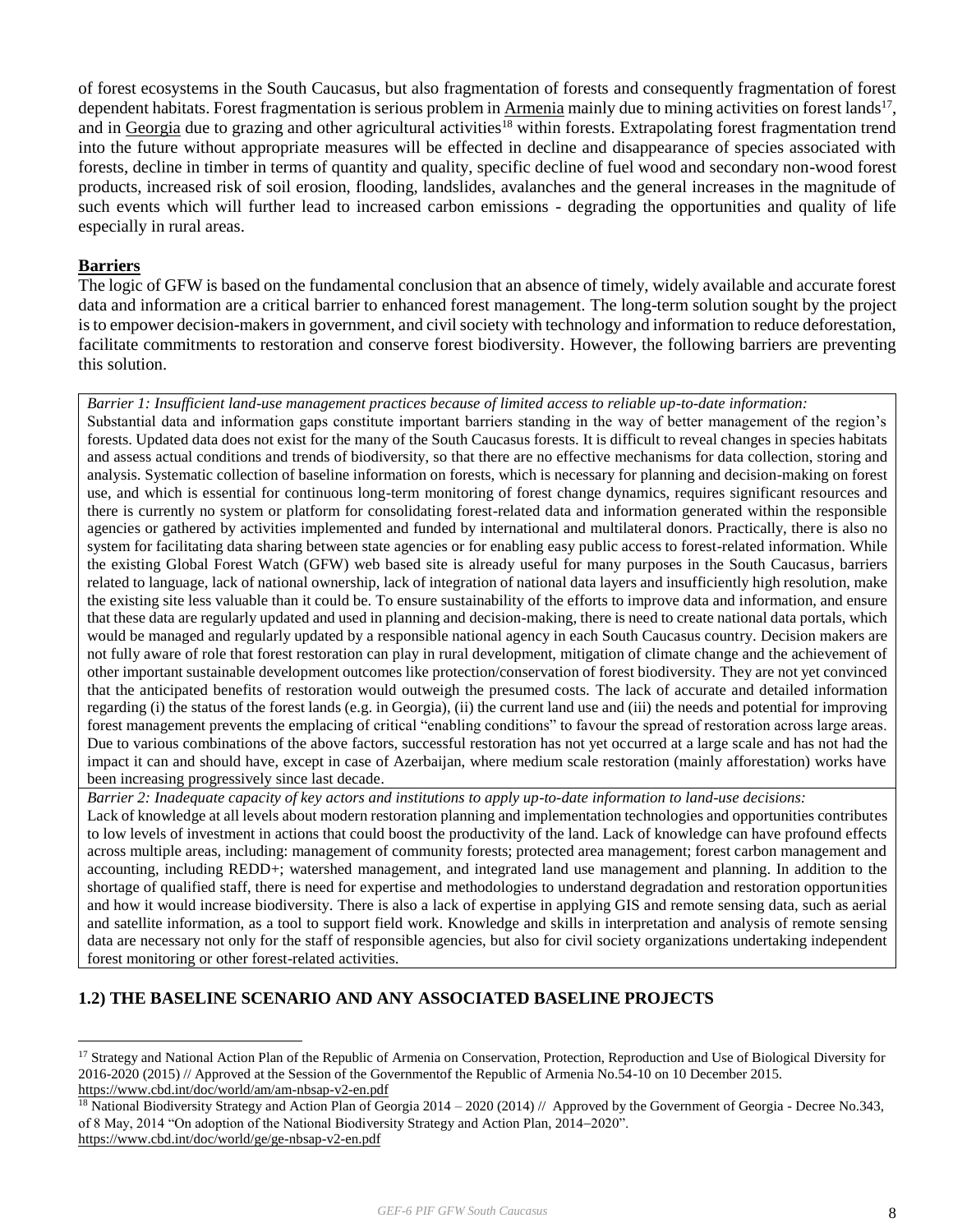#### **Government Baseline – National**

#### **Baseline template**

The proposed regional project will build upon the preliminary steps already taken by the Project Countries towards the sustainable management of forests. The South Caucasus countries recognize the threats and barriers and are making efforts to mitigate them although the efforts tend to be fragmented and un-coordinated, both within countries. While projects exist that are addressing the threats and barriers described above, under the business-as-usual scenario, these projects are insufficient to facilitate change that allows for improved access to information to combat threats to biodiversity including better forest and land management, deforestation, and restoration opportunities. The national forestry organizations of the South Caucasus countries are not organized in the same way but there are some common challenges that have influenced how forest information systems are used to reduce deforestation, facilitate commitments to restoration and conserve forest biodiversity. All three South Caucasus countries have shown clear drive to improve their forest management information systems by moving forward with a number of baseline activities, including their acceptance and implementation of relevant international agreements and adoption of related policies and laws, including the NEAPs, INDCs, NBSAPs, NAPs To UNCCD, FNCs of UNFCCC, and new national forest policies All three governments are gradually increasing state funding for sustainable forest management.

In Armenia, land resources management is implemented by the Ministry of Nature Protection, which is responsible for policy development and implementation in the areas of environmental protection and sustainable use of natural resources, and Ministry of Agriculture, which is responsible for implementing policies in agriculture, forestry and food provision. Other forest organizations working in Armenia include State Forest Monitoring Centre, State Forestry Monitoring Council, Marz Administration (Nature Resource and Agricultural Units, Program Development Units, Land Management Units). Under the Ministry of Agriculture, the Forest State Monitoring Centre monitors the implementation of Armenia's Forest Management Plans. The Government will develop the new inventory of forests and forest lands between 2018 and 2019. One of the key baseline projects is GEF funded UNDP implemented *Mainstreaming Sustainable Land and Forest Management in Mountain Landscapes of North-eastern Armenia*, which will work on the integration of sustainable forest and land management objectives into planning and management of forest ecosystems to reduce degradation and enhance ecosystem services in two marzes covering 0.65 million hectares; and demonstrate sustainable forest management practices. It is expected that by the end of this project, at least one forest management plan protocols for mainstreaming ecosystem, climate risk mitigation and biodiversity considerations into forest management will be developed and approved by the Ministry. Various resource managers, users will be trained on sustainable forest management. During this project period, the state non-commercial organization Hayantar will carry out inventory of forests and forest lands with the state budget (1,080,200 USD). The government will also develop forest management plans with the support of GIZ. Based on the Government Decision N1232, Government will implement reforestation and afforestation activities in 15,000 ha (5000 hectares/year) in 2018-2020. Recently, the State Forest Committee was established by Decree N 182-N of 22 February 2018, where the functions of forest conservation and use are separated. In between 2018-2020, the Government will establish the Forest Service organization for coordinating the forest protection programs. The committee and the Forest Service organization will development of the forest management plans with the support of international organizations. Without support of this project, national forestry organizations in Armenia will continue to gather land and forest resource data from a series of sample plots in order to assess current forest resource trends without the help of a GIS-based data gathering and analysis system to provide guidance and assistance for the sustainable management of forest resources.

In Azerbaijan, The Ministry of Ecology and Natural Resources of the Azerbaijan Republic (MoENR) is the primary agency responsible for carrying out various measures in biodiversity conservation and the sustainable use of natural resources, including afforestation and restoration, in the forestry sector to increase tree cover and protect forests. Under the MoENR, the Forestry Development Department (FDD) is responsible for developing forest management and strategy and for the management of forest resources. In Azerbaijan, strengthening institutional structures and capacities of forestry sector; strengthening public awareness and stakeholders' participation for sustainable forest management; strengthening protection and climate change adaptation; development of research and education on forestry have been identified and being implemented. In addition, development of forest planning and monitoring are needed but are not implemented fully yet. The Government, through the MoENR's FDD, usually rehabilitates about 7,500 ha forest areas; does afforestation on about 2,500 ha of land; plants about 3,000 trees every year. Therefore, it is expected that the Government's rehabilitation and afforestation efforts will be completed on about 30,000 ha between 2018 and 2020. In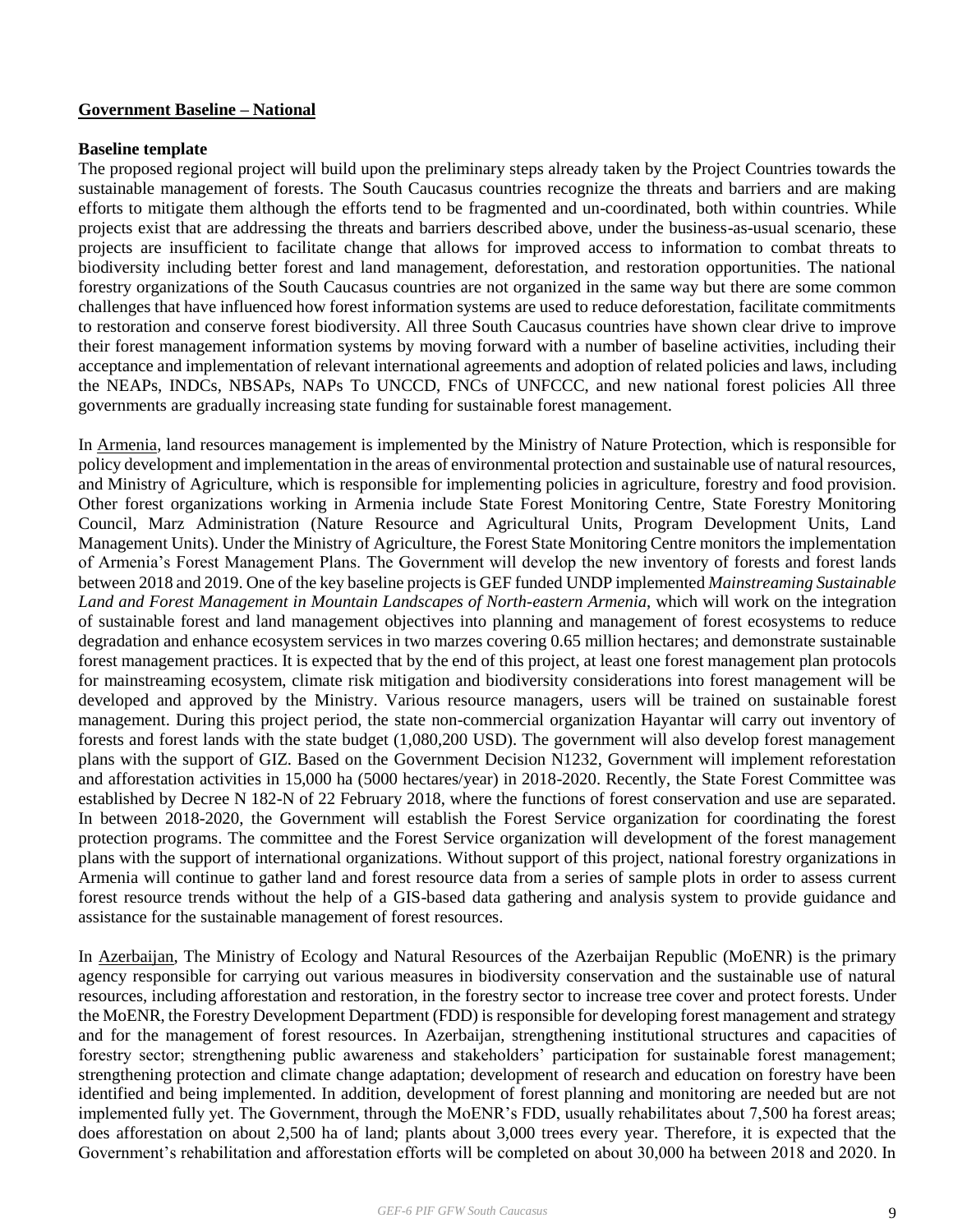terms of forest assessments and monitoring, the government is unable to devote adequate resources. Forest based inventory and data being used for planning and management of the country's forests, both at national and local level, will remain inconsistent, incomplete and out of date. The country will continue to do the forest inventory based on the ground surveys and aerial photo interpretation. The GEF funded FAO implemented 'Forest Resources Assessment and Monitoring to Strengthen Forest Knowledge Framework in Azerbaijan' will be the major baseline activity in the country on forest management. The Project aims to introduce sustainable forest management into Azerbaijan in order to increase social and economic benefits from forests, to improve the quality of existing forests and to increase carbon sequestration. In between 2018-2019, the project will assist to develop a system to provide country-wide reliable, up-to-date information on forest resources, forestry related elements. The Project will demonstrate multifunctional forest management methodologies leading to carbon sequestration, improvement in forest and tree resources and their contribution to local livelihoods.

In Georgia, forests are one of the most valuable natural resources and occupy about 40% of the country's territory with significant potential in the production of wood and wood products. Forest management and forestry sector reform is a key issue of discussion. Since 2000 there have been several attempts to reorganize the forestry sector and to establish an effective institutional model with the goal of sustainable forest management, though due to the lack of a clearly defined strategy and action plan the processes could not be developed and positive results could not be achieved. The 2013 National Forest Concept for Georgia recognizes the strategic role of forests and aims at establishing a system of sustainable forest management. Main priority directions of the National Forest Concept are forest planning and restoration of degraded forests and reforestation. The Government currently implements some key initiatives to support the implementation of the Forest strategy. This process is supported through the project "Accountability Systems for Sustainable Forest Management in the Caucasus and Central Asia", implemented by FAO. The project aims to strengthen national forest sectors by facilitating a participatory, multi-stakeholder process to develop accountability systems with the participation of international and national experts. The Government continues to develop national forest inventory. The inventory will continue to provide reliable information about Georgian forests; reporting on national, regional and global level; and providing reliable data on quality & quantity of Georgian forests. The Ministry of Environment Protection and Agriculture will continue to the implementation of forest reform on focusing the development of policy tools, modernization of forest management practices, strengthening the capacities of authorities and civil society, and enhancing evidence based policy dialogue. In between 2018-2019 with the support of the Austrian Development Cooperation, the Government will mainstream forest policies into other sectors' policies (Agriculture Strategy and Action Plan, Rural Development Plans, Climate Change Action and Mitigation Plans, Energy Policy and Strategy, Socio-Economic Development Strategy). The Ministry will continue raising awareness to advocate forest policies, and public engagement. The Government will conduct a cost benefit analysis, which will cover forest industry analysis; firewood production analysis; forest welfare function analysis; and forest carbon credit analysis.

*Relevant projects for the South Caucasus:* A number of projects and initiatives that have been and continue to be implemented in the South Caucasus in both regional and national levels that are relevant to the proposed GEF project.

The **GIZ's "Integrated Biodiversity Management, South Caucasus Programme - IBIS" (2015-2019)** aims to advise partners in integrated land use management based on geo-spatial data. Georgia currently implements a National Spatial Data Infrastructure, which is in line with the EU framework for geo-data management (INSPIRE). The Armenian government has also implemented IT-based systems for environmental data management like the National Forest Management Information System, which could be a stepping-stone for a more harmonized and comprehensive approach towards geo-spatial data management and policy. Azerbaijan is currently working towards the development of comprehensive geo-spatial data systems for agricultural and environmental management.

The objective of the **BMZ/KFW funded project (2015-2019) "the Transboundary Joint Secretariat for the South Caucasus"** is to maintain biodiversity in Armenia, Azerbaijan and Georgia without negatively affecting the livelihoods of the rural population in the long term. The project supports the development of the Eco-Regional Conservation Plan (ECP) and its implementation in Armenia, Azerbaijan and Georgia. Through regional cooperation in the conservation sector, TJS III also contributes to crisis prevention and conflict mitigation in the South Caucasus. This project will also promote improved knowledge sharing and institutional capacities for sustainable forest management.

WRI's GEF support **Global Forest Watch** project is already active in Georgia to build a Forest and Land-use Decision Support System, which is proactively engaging user groups to ensure that information is available, up-to-date, and used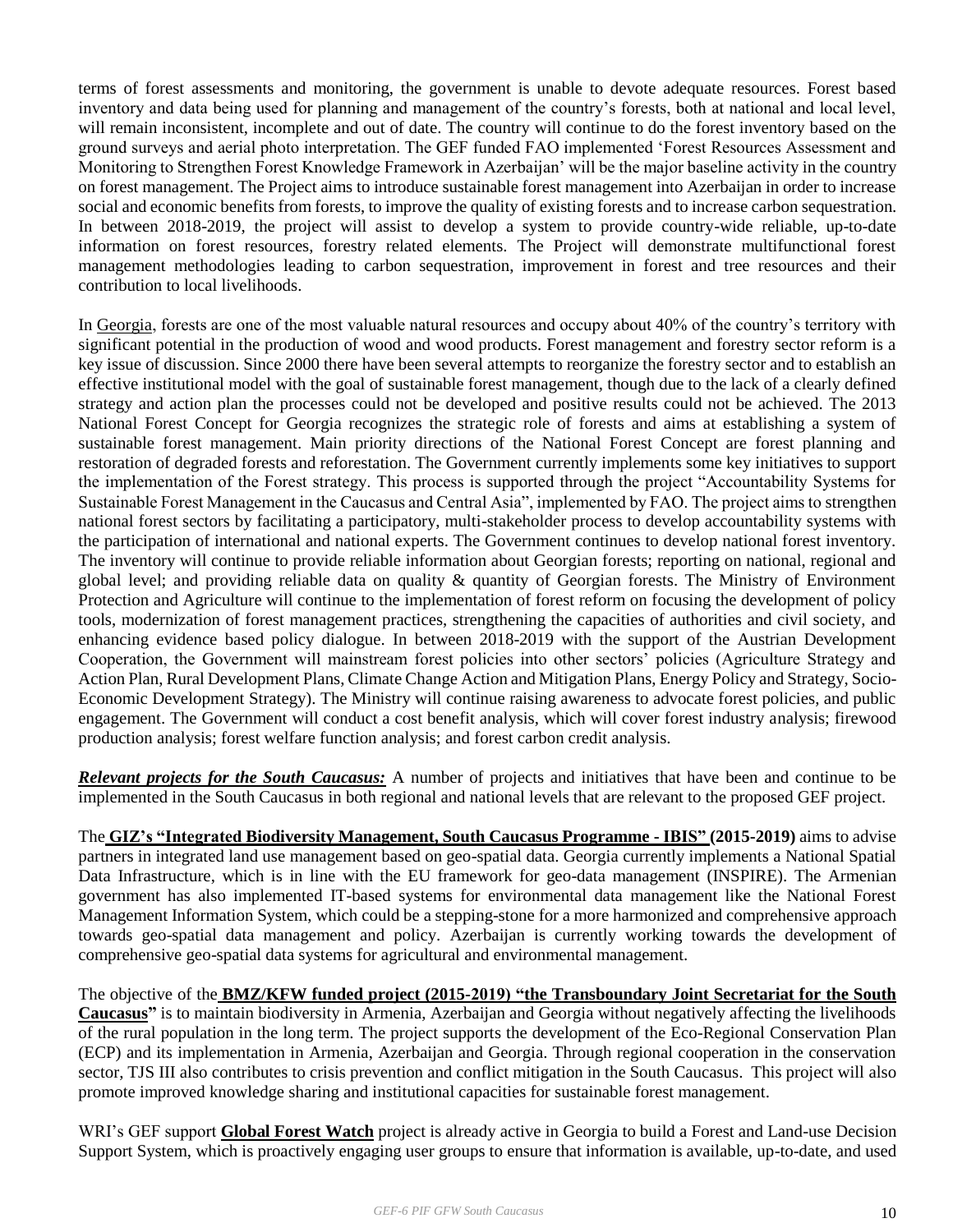effectively for forest and land-use management decisions. The project will have an impact to improve decision making on land use and sustainable forest management, although it does not have a large restoration component.

The Global Forest Watch project in Georgia currently supports projects with partner NGOs, whose work will provide additional data for the Forest and Land-use Decision Support System and illustrate the portal's impact for the project's use cases, which apply GFW data directly in the context of relevant policy and implementation issues

- Green Alternative is implementing "Development of Biodiversity Monitoring System for Assessment of Forest Protected Areas." This project is strengthening conservation efforts by further developing the National Biodiversity Monitoring System to improve protected area management. The study will better understand how much of protected areas support nature conservation and will help the monitoring, management and planning of protected areas.
- NACRES is implementing "Supporting the Integration of Sustainable Forest Management of Practices in Georgia by Provision and Analysis of Key Data Using Remote Sensing Technologies," which is identifying, classifying and mapping Georgia's key forest habitats to complete the process of establishing the Emerald Network in Georgia, supporting national obligations under the Bern Convention. In addition, the project is promoting responsible utilization of non-timber resources by identifying relevant important wildlife habitats using remote sensing and GIS to better understand the socio-economic implications of non-timber resource use.
- Caucasus Environmental NGO Network (CENN) is implementing "Promotion of New Technologies and Information Communication Tools to Enrich Forest Management Information System," which looks at forest vulnerability analysis and mapping to better understand factors relating to forest degradation, based on GFW data and CENN's Atlas of Natural Hazards and Risks in Georgia. The final map will be uploaded into the portal as a data layer to provide new insights. This project also assesses lost forest territories by digitizing old forest stand maps (pre-2011) and comparing forest fund borders with those from present day to see where forests may have been lost and develop recommendations for corrections and create a policy dialogue.

# **1.3) THE PROPOSED ALTERNATIVE SCENARIO, WITH A BRIEF DESCRIPTION OF EXPECTED OUTCOMES AND COMPONENTS OF THE PROJECT**

The project's objective is to address barriers that prevent up-to-date available information and to help facilitate commitments to restoration by developing an innovative user-friendly tool that easily share information, provide on-thefly analyses, and enable legal and political conditions across sectors to increase tree cover by restoring forests. Access to information enables governments, communities, civil society, companies and the media to hold those responsible for forests accountable for the threats facing forests. This will be achieved through the development of innovative user-friendly tools that contain shareable and reliable up-to-date local and global information and provide on-the-fly analyses for easy reporting, decision making, monitoring, enforcement, and intervening. The project, using technology developed by Global Forest Watch (GFW), will create an interactive forest and land-use web-based portal with local and global data, and in local languages, that will be customizable and include important ready-to-use analyses for better decision making and to more easily share information. Information will also be available on the main Global Forest Watch platform and the Resource Watch platform, which is being launched in 2018 and will pull from information across World Resources Institute's various platforms, including Global Forest Watch, to focus on how current trends in data, technology, media and human networks can inform decision-making around natural resources. In addition to creating national portals and contributing to global platforms, the project will facilitate national commitments to restoration and improved enable legal and policy conditions across sectors to enhance the roles of trees in agricultural landscapes and to restore forests in ways that support the strategies of avoided deforestation and increased connectivity of forest complexes.

**Component 1 - Catalyze better land-use decision making through access to reliable up-to-date information:** In the proposed alternative scenario, with GEF support, the project will mobilize and support governmental counterparts and a broad range of national stakeholders to provide input on the design of a user-friendly interface which matches their daily needs for information. The project will contribute to the goals of the GEF SFM reporting and verification (MRV) needs of performance-based projects and programs, as expressed in the national determined contributions of Armenia and Azerbaijan, through integration of forest cover change data with biomass maps being developed by groups such as Winrock and the Woods Hole Research Center. The outcomes of the project will implement a forest and land management tool that can support the development and implementation of collaborative cross-sectoral integrated land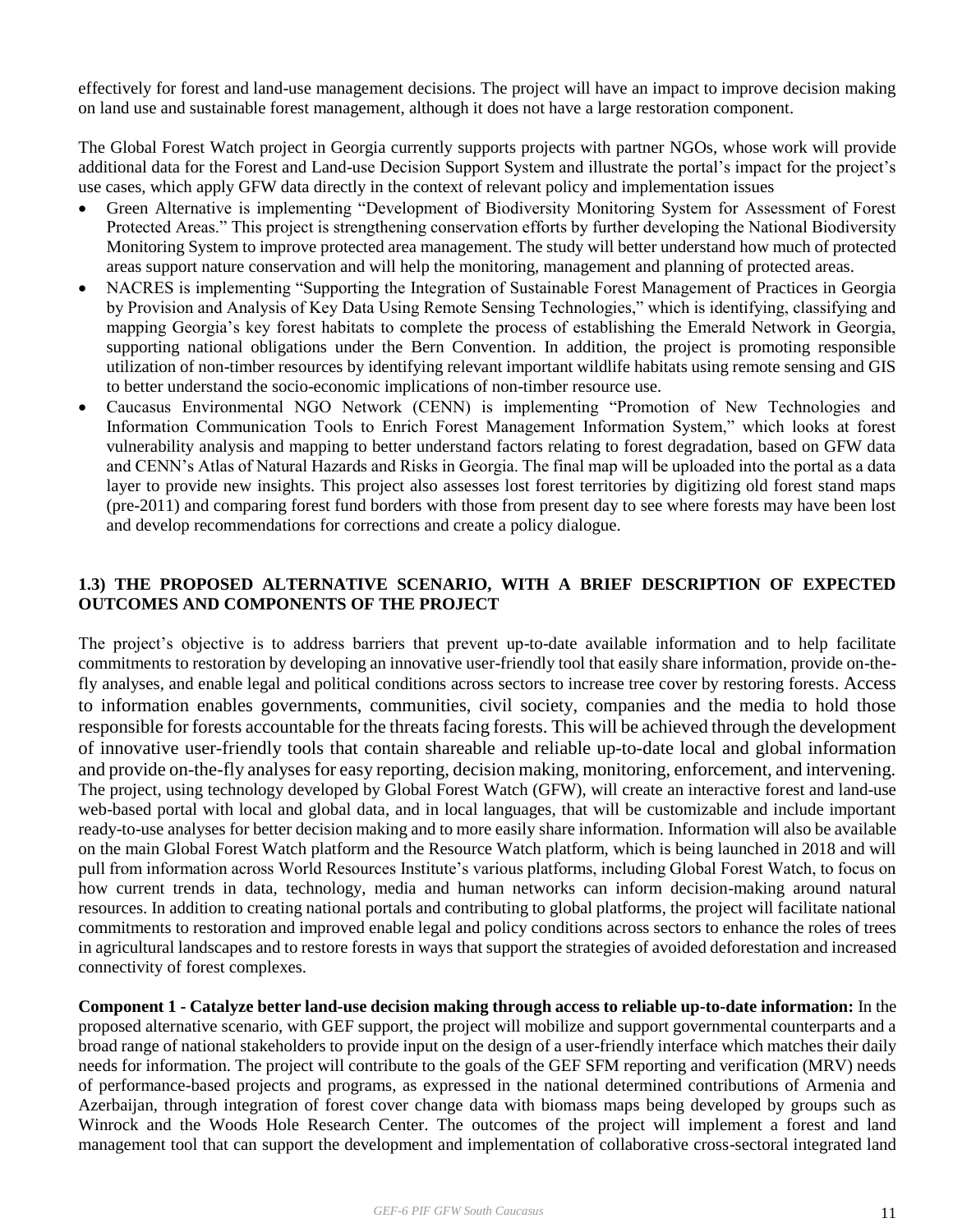use management plans, at the regional, national and sub-national scale. Furthermore, by applying approaches and tools that have been developed as elements of the Restoration Opportunities Assessment Methodology (ROAM) for analysis of Forest Landscape Restoration (FLR) opportunities and implementation strategies in the South Caucasus countries, the project will contribute to the improved understanding of the socio-economic benefits of FLR. Data will be collected and analyzed to model and validate the economic benefits of scaling up FLR successes, along with anticipated carbon benefits and financial returns of FLR investments. To achieve its goals, the project will carry out an assessment of available and relevant data and, with the help of an established multi-sectoral technical working group within each South Caucasus country (see Component 2 below), will determine the content and structure of a forest and land-use decision support web-based tool for each country, that will be interactive, customizable and can perform instantaneous analyses for improved decision making. In addition, the tool will also integrate an interactive restoration opportunities map, using modelling based on criteria chosen by the technical working groups, that will improve information to implement reforestation projects and meet national and international restoration commitments. The restoration opportunity map will be created by (1) identifying national land use challenges and landscape restoration options to address them; (2) identifying criteria to assess the potential to scale up landscape restoration options selected for mapping and compile the best readily available spatial data; and (3) producing maps and area statistics for national restoration options. The maps will indicate where restoration criteria have been met and will guide where to conduct further assessment and stakeholder engagement. The development of the map will help government, civil society and business leaders ascertain how they will achieve restoration. Local leaders can use the map to identify restoration activities, which could involve everything from planting trees alongside crops to reforesting clear-cut forests to adding vegetation along roads.

**Component 2 - Increased capacity of key actors and institutions to apply up-to-date information to land-use decisions**: The project will establish a multi-stakeholder national technical working groups, consisting of government agencies and representatives, NGOs, and academia and determined by each South Caucasus country on an individual basis, to carry out an assessment of available and necessary data to input into the national platforms, based on national priorities and the needs of decision makers. In addition, the working group will also perform an assessment of potential restoration opportunities, which is a critical step towards forging a coordinated strategy for scaling up landscape restoration in project countries. An important aspect of this component is the hosting of a series of regional and national workshops focused on analyzing different landscape restoration options for the countries by identifying the most pressing land use challenges currently affecting Armenia, Azerbaijan and Georgia, as well as a list of restoration opportunities that could address these challenges. National technical working groups will be tasked with mapping and quantifying where different restoration options could potentially be implemented in order to help inform a national restoration target that will contribute to the many national priorities. Because of the multi-sector, multi-stakeholder nature of the technical working groups, the priorities would cover a wide range of landscapes including forest lands, agricultural lands and rangelands. These maps will be integrated into the broader forest and land-use web-based portal that will be built based on the needs of the governments of the South Caucasus countries, and will include instant analysis features for decision making.

The project will support the technical working group by planning and organizing meetings, facilitating discussions with clear objectives, and ensure that the group's feedback is directing the data that goes onto the forest and land-use portal as well as directing the criteria used to model the restoration opportunity maps. The project will identify and document key success factors in observed cases of successful local and national initiatives, and diagnose policy reforms, institutional strengthening, capacity building, expanded communication an outreach and other interventions that are needed to enable and accelerate the scaling up the enabling conditions for better land-use decisions and forest landscape restoration. The project's outcome will be awareness and understanding of the status of forested landscapes on a national and regional scale including restoration opportunities by national and local governments and stakeholders.

The project will aid in achieving the ambitious goals of National Action Plans (NAPs) that contribute to the 10-year strategy of the UNCCD which aims to improve the lives and ecosystems of those affected by desertification. The proposed project will also assist countries in achieving the GEF-6 biodiversity strategy to improve the effective management of the national ecological infrastructures and provide up-to-date information that makes it easier to integrate biodiversity and ecosystem services into development and finance planning. In addition, the project will help countries achieve the goal of Aichi CBD target 5, which states, "by 2020, the rate of loss of all natural habitats, including forests, is at least halved and where feasible brought to close to zero, and degradation and fragmentation is significantly reduced" by providing a platform to better visualize land-use and forested areas and monitor tree cover loss, thereby limiting forest loss and fragmentation and also by better understanding areas of opportunity for restoration to decrease forest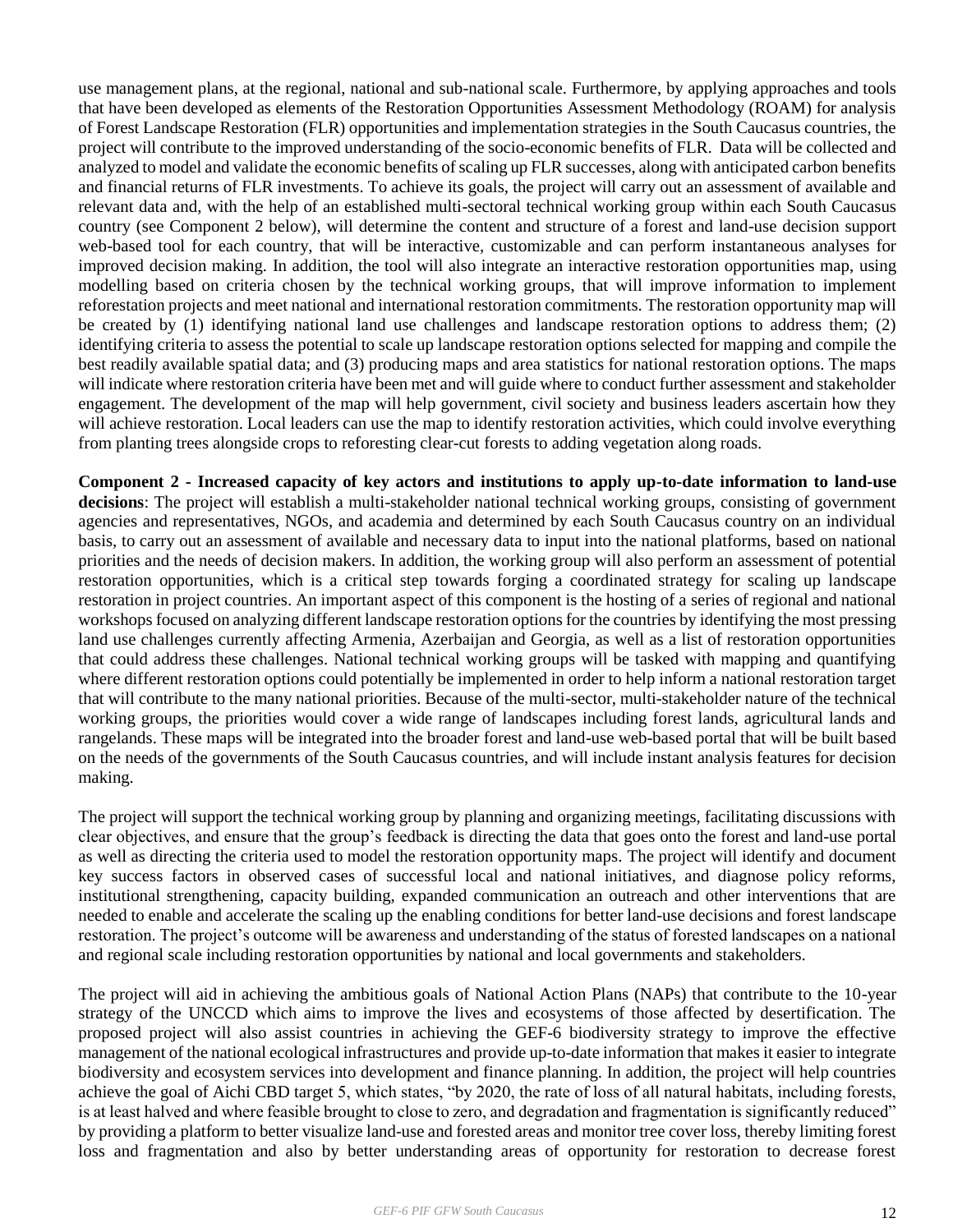degradation and fragmentation. It will also contribute to target 15 which states "by 2020, ecosystem resilience and the contribution of biodiversity to carbon stocks have been enhanced, through conservation and restoration, including restoration of at least 15 per cent of degraded ecosystems," by the creation of restoration opportunity maps, which will help governments make decisions on the conservation and creation of new agricultural lands, forested areas including production forests, and protected areas. This project will assist countries to sequester greenhouse gas emissions, adapt to climate uncertainty and achieve more sustainable forest landscape management.

|                                   |  |  | 1.4. Incremental Cost Reasoning and Expected Baseline Contributions from the Baseline, the GEFTF, |  |  |  |
|-----------------------------------|--|--|---------------------------------------------------------------------------------------------------|--|--|--|
| <b>LDCF/SCCF</b> and Co-financing |  |  |                                                                                                   |  |  |  |

| <b>Current practices</b>                                                                                                                                                                                                                                                                                                                                                                                                                                                                         | <b>Alternative practices</b>                                                                                                                                                                                                                                                                                                                                                                                                                                                                                                                         | <b>Expected benefits</b>                                                                                                                                                                                                                                                                                                                                                                                                                                                                                                                                                                                                                                             |
|--------------------------------------------------------------------------------------------------------------------------------------------------------------------------------------------------------------------------------------------------------------------------------------------------------------------------------------------------------------------------------------------------------------------------------------------------------------------------------------------------|------------------------------------------------------------------------------------------------------------------------------------------------------------------------------------------------------------------------------------------------------------------------------------------------------------------------------------------------------------------------------------------------------------------------------------------------------------------------------------------------------------------------------------------------------|----------------------------------------------------------------------------------------------------------------------------------------------------------------------------------------------------------------------------------------------------------------------------------------------------------------------------------------------------------------------------------------------------------------------------------------------------------------------------------------------------------------------------------------------------------------------------------------------------------------------------------------------------------------------|
| Component 1: Catalyze better land-<br>use decision making through access to<br>reliable up-to-date information<br>Countries currently have no<br>centralized platform for spatial<br>information on forests. GFW is set up<br>on a global scale and in select target<br>countries; however, its application in<br>Armenia & Azerbaijan is very limited.<br>Restoration is a priority, but capacity<br>is limited to achieve national targets as<br>expressed under UNCCD, Aichi 15,<br>NCF, etc. | Decision support tools with local and global up-<br>to-date data will make information accessible<br>and provide analyses needed for sustainable<br>forest management.<br>A restoration opportunity mapping exercise will<br>be conducted that will add new information to<br>the tool that addresses specific restoration issues<br>in the South Caucasus countries. The mapping<br>will quantify the area of opportunity in each<br>country based on best local knowledge and<br>WRI's tested Restoration Opportunities<br>Assessment Methodology. | National decision support tools will<br>dramatically improve the availability<br>of forest related information, allowing<br>users to make analysis and easily<br>obtain information they need for<br>decision making, including for<br>international reporting (e.g. UNFF,<br>FAO, ENECE, SDGs etc.)<br>Enabling legal and policy conditions<br>will be improved across sectors to<br>enhance the roles of trees in<br>agricultural landscapes and to restore<br>forests and increase tree cover in ways<br>that contribute to the strategies of<br>avoided deforestation, land<br>degradation, and contribute to<br>afforestation and biodiversity<br>conservation. |
| Component 2 - Increased capacity of<br>key actors and institutions to apply up-<br>to-date information to land-use<br>decisions<br>There is limited awareness and<br>understanding of the status of<br>forested landscapes on a national and<br>regional scale including restoration<br>opportunities by national and local<br>governments and stakeholders.                                                                                                                                     | Capacity and governance will be assessed to<br>identify gaps, and in-country partners will be<br>heavily engaged to build capacity and improve<br>governance through learning events and<br>exchanges. A knowledge network will be<br>facilitated that brings together experts and<br>organizations engaged with forestry and<br>landscape restoration to facilitate technical<br>exchange across sectors and regions.                                                                                                                               | Training and outreach on use of the<br>portal and restoration opportunities<br>map for government, NGOs,<br>academia, and other civil society<br>organizations that will bring<br>sustainability to the project for<br>continued use and expertise.                                                                                                                                                                                                                                                                                                                                                                                                                  |

Scenario without the GEF investment: The baseline for the project rationale is mainly founded on efforts and actions implemented by the government institutions in cooperation with international funds and agencies. Without the GEF investment:

- o Data will be hard to find and obtain and will remain dispersed across multiple sectoral stakeholders and ministries;
- o Spatial analyses will require GIS expertise for basic land-use management decisions;
- o Restoration plans will remain vague and undefined with unmet goals.

Scenario with the GEF investment: GEF funds will serve as catalyst to develop a coherent and coordinated approach to address forest management transparency and progression of restoration commitments. More specifically, the GEF investment will facilitate:

- o In Armenia and Azerbaijan, an interactive forest and land-use portal with both local and global data, and in local languages, that will be customizable and include important ready-to-use analyses for better decision making and to more easily share information;
- o In Armenia, Azerbaijan and Georgia, a restoration opportunities map, created by a multi-sectoral committee, that illustrates the main areas of opportunity for restoring forests and landscapes;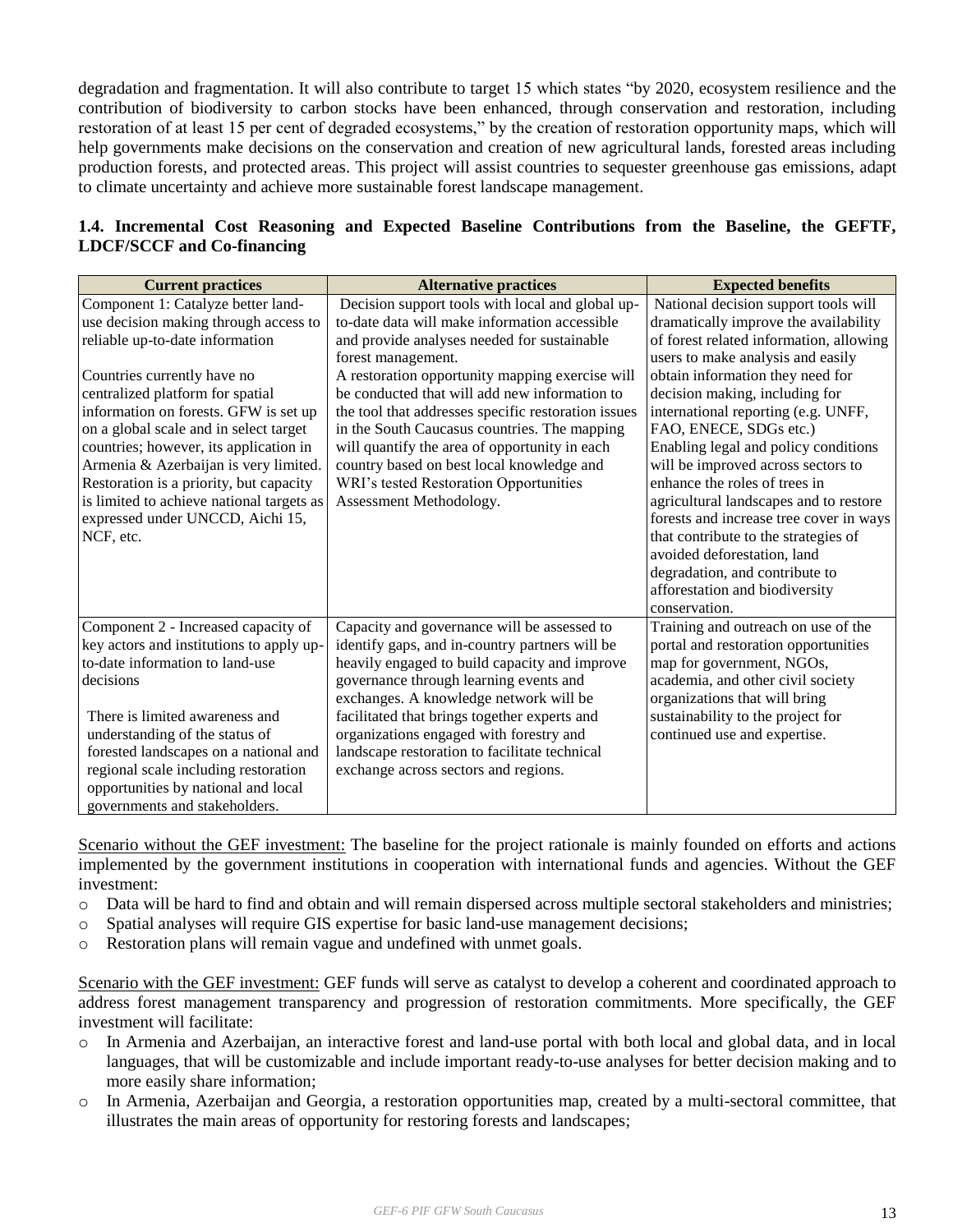o Training and outreach on use and upkeep of the portal and restoration opportunities map for government and other important stakeholders.

### **1.5. Global Environmental Benefits (GEFTF, NPIF) and/or Adaptation Benefits (LDCF/SCCF)**

As the home of two-thirds of all plants and animals living on land, forests are the most biodiverse terrestrial ecosystems. Emissions from deforestation and forest degradation accounts for 15-17% of global human induced GHG emissions and without addressing poor forest management it will be impossible to limit global warming to the target of two degrees Celsius (UNFCC). The project will generate significant global environmental benefits by:

- o Supporting the improved conservation and management of a total of approximately 1.7 million ha of forest habitats in Armenia, Azerbaijan, and Georgia;
- o Through the identification for areas of reforestation and restoration, reduced the forest fragmentation in South Caucasus;
- o As a result of the above-mentioned benefits, support will be provided to the enhanced conservation of natural habitat in the Caucasus region, a biodiversity hotspot with at least 1,600 endemic species.

#### **1.6. Innovativeness, sustainability and potential for scaling up**

**Scaling Up**: GFW has been implementing and expanding its country-focused forest and land use platforms for over 10 years, creating new applications and increasing its uptake around the world. GFW's current project in Georgia (funded from GEF-5) is the first deep dive of GFW on a national scale within temperate landscapes. The Georgia GFW project has so far developed a draft forest platform in cooperation with the government of Georgia that has already seen major interest and uptake within the Ministry of Natural Environment Protection and Agriculture as well as by NGOs and civil society in Georgia. Currently still under development, the first iteration of the Georgia portal, which is available in Georgian language, is in use by stakeholders. Users from the Ministry have provided feedback that the portal has already improved coordination between agencies, particularly with regard to the accessibility and visualization of data. The success of the portal's impact on internal coordination within the Ministry has also led to expressed interest in scaling the portal beyond the forestry sector, to include sectors such agriculture, energy and cultural affairs. In addition, NGOs have provided positive feedback that available data, which previously required technical expertise to work with, is now readily visualized on the portal and accessible and understandable to a non-technical audience, leading to cost savings since the NGOs previously had to pay technical specialists to perform analyses. By expanding the focus to the South Caucasus region, outcomes and lessons learned can be shared and incorporated to further understand GFW's potential impact on national and regional scales and provide opportunities for wider use and more access to data throughout the Greater Caucasus and Eurasia.

**Sustainability:** The lead executing agency, World Resources Institute (WRI) has a long history of working in countries over the years where it introduced and installed new technology for better land use decisions. In order to ensure the GFW platform system is maintained, managed, and incorporated as standard operational procedures in each pilot country to inform better and more sustainable land use decisions is based on four aspects:

- 1. Integration and ownership from the onset: The vision, direction and management of introduced technology is country-led for national ownership and the project will work closely with and through seconded staff from government and other stakeholders, in addition to part-time or full-time local consultants, to integrate the project into decision making processes of government and other stakeholders. Staff and consultants working with the project will be physically situated within a ministry building or nearby to maintain close and constant contact and to ensure that local stakeholders are part of the daily decision making, communication, and technical development of the project. Furthermore, these staff members become experts on the introduced technology and pass on their knowledge so that WRI support is no longer needed. Decisions about the direction of the project will be made by a multi-stakeholder technical working group to assure direct ownership on the project's outcomes.
- 2. Technology introduced is adapted by and for each country: The needs assessment is a major part of the project and is how data, analysis tools and technology is adapted specifically to national needs. This guarantees that products developed add real value to the decision-making process and enhances the securement of funding and staff allocation from the country for upkeep. Countries will have an active role in the design, development, and maintenance of the portal and decisions will be led nationally rather than by the Project team.
- 3. Minimal maintenance costs: Introduced technology is robust yet simple. In implementing the project, the Project will pay for start-up costs to install and integrate new technology into current systems, such as the purchase of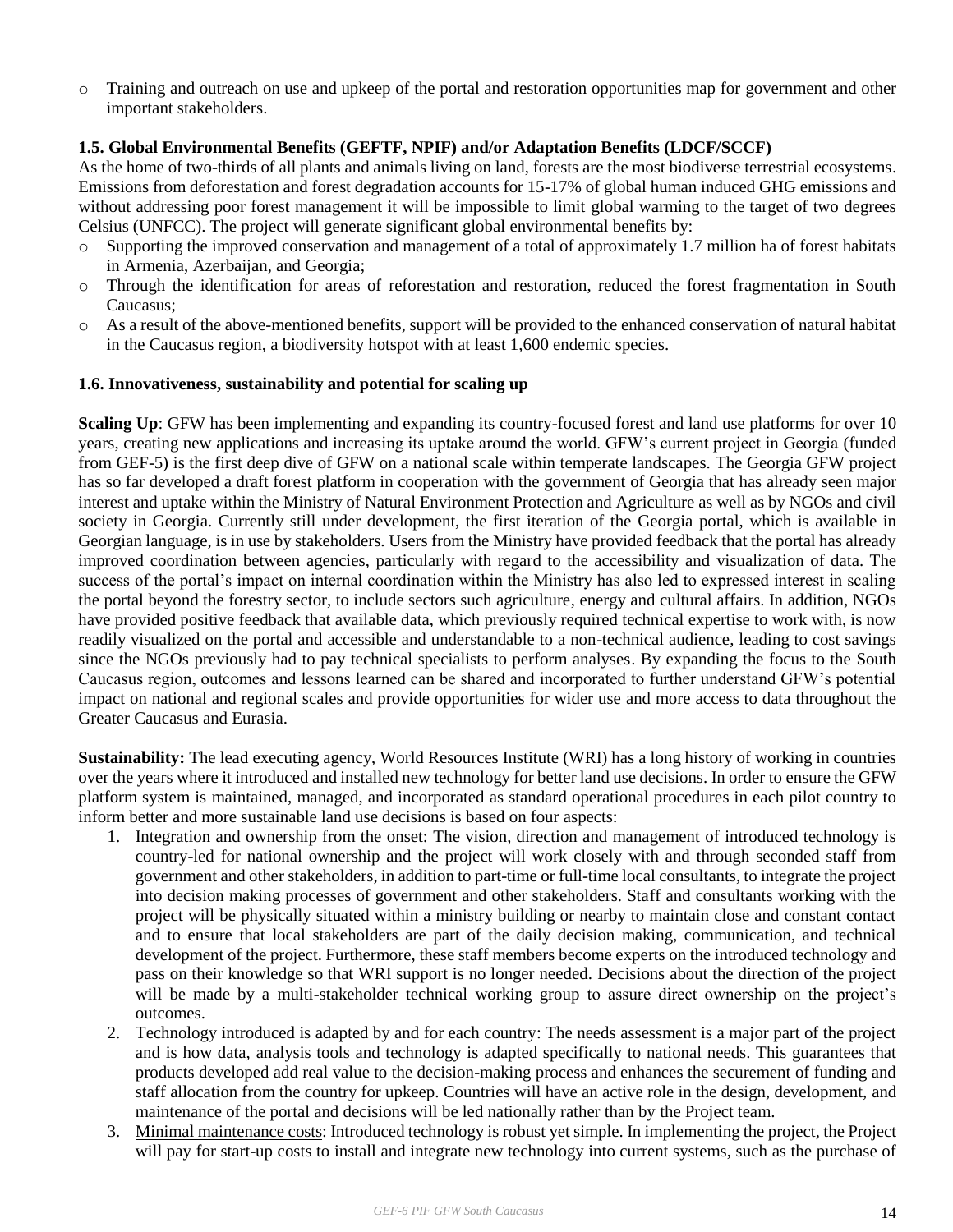a server and software that will last at least 5-10 years. GFW relies on open source, free software whenever possible, and any software purchases are one-time licence purchases rather than ongoing fees. Maintenance updates and upgrades to the portal are performed centrally at WRI, with minimal support needed to individual national portals for bug fixes. Hardware purchased by the project are installed by ministry IT departments, with support with GFW team, so knowledge on the installation process and system structure is imbedded into government departments from the onset. If any decisions at the national level require ongoing costs, the GFW will work closely with ministries to ensure they are ready and willing to take on those costs going forward before those financial decisions are made. As part of its sustainability strategy, GFW will not undertake any ongoing financial cost that the ministries will not agree to upkeep and maintain.

4. Clear exit strategy: The Project will work with national governments and stakeholders to develop and implement clear and easily actionable exit strategies. Rather than following the conventional process of building a product, providing training and then handing it over, WRI will work within the ministry to designate who will be responsible for maintaining which features and will work with those designated people, agencies, departments, and stakeholders from the beginning. Part of WRI's exit strategy is to ensure that stakeholders not only participate but play a major role in leading the development of technology itself, therefore being able to understand its underlying structure and diagnose and fix bugs and issues with little or no support from WRI. WRI will also work with a diverse range of people and agencies to ensure knowledge of the new technology is widespread rather than limited to a few people.

Capacity building is one of the major components of the project and as a result there will be a strong focus on the knowledge transfer and training on data management, infrastructure maintenance, and the use and application of GFW as a tool for insights from up-to-date information and analyses for land-use decision making. In addition, the project will institute a multi-sector technical working group in each country that will drive the direction of the project and make all major decisions including which spatial information to include in the portal, criteria for the restoration opportunities map, and development of strategy to ensure longevity of the project's outcomes. The inclusiveness of the technical working group will ensure deep knowledge of the project from within and a sense of ownership and responsibility for maintenance after the project is completed.

**Innovativeness:** The project promises an innovative tool to governments and non-government stakeholders alike, significantly increasing the efficiency and cost-effectiveness of their forest stewardship efforts. As new satellite constellations with greater spatial and temporal resolution are launched, or as new algorithms for interpreting remote sensing data are developed and rapidly adopted by GFW, the initiative will integrate information from these new and unique datasets into the GFW system. In addition, global datasets available on WRI's Resource Watch platform that are relevant to country needs can be easily integrated into the national platforms to provide contextual data that are relevant to land use and biodiversity, such as water and energy data. Since they will share the same API, as new widgets and dashboards are developed on both the Resource Watch and Global Forest Watch main platforms, these features can be adapted for national platforms depending on analytical needs and priorities.

Coordination, especially regarding spatial data, is often a major challenge Ministries face, and one which this project directly addresses through technological innovation. The project will provide Armenia and Azerbaijan with a centralized data management and web support system for forest landscapes, which they currently do not have, and provide all three South Caucasus countries with an easy to understand and comprehensive tool to better take advantage of restoration opportunities using a tested scientific method. In addition, the tools developed will be the first of their kind to combine restoration opportunities with tree cover loss/gain data from GFW, a novel integrated approach. The tool will be dynamic, customizable, with personalized dashboards and the ability to add data and analyses that are tailored to the needs of each country.

*2. [Stakeholders](http://www.thegef.org/gef/sites/thegef.org/files/documents/document/Public_Involvement_Policy.Dec_1_2011_rev_PB.pdf)*. Will project design include the participation of relevant stakeholders from [civil society organizations](http://www.thegef.org/gef/csos) (yes  $\boxtimes$  /no ) and [indigenous peoples](http://www.thegef.org/gef/sites/thegef.org/files/publication/GEF%20IndigenousPeople_CRA_lores.pdf) (yes  $\Box$ /no )? If yes, identify key stakeholders and briefly describe how they will be engaged in project preparation.

| <b>Stakeholder</b> | <b>Current Mandate / Responsibilities</b> | <b>Expected Role in Project</b><br><b>Preparation</b> |  |  |  |
|--------------------|-------------------------------------------|-------------------------------------------------------|--|--|--|
| <b>ARMENIA</b>     |                                           |                                                       |  |  |  |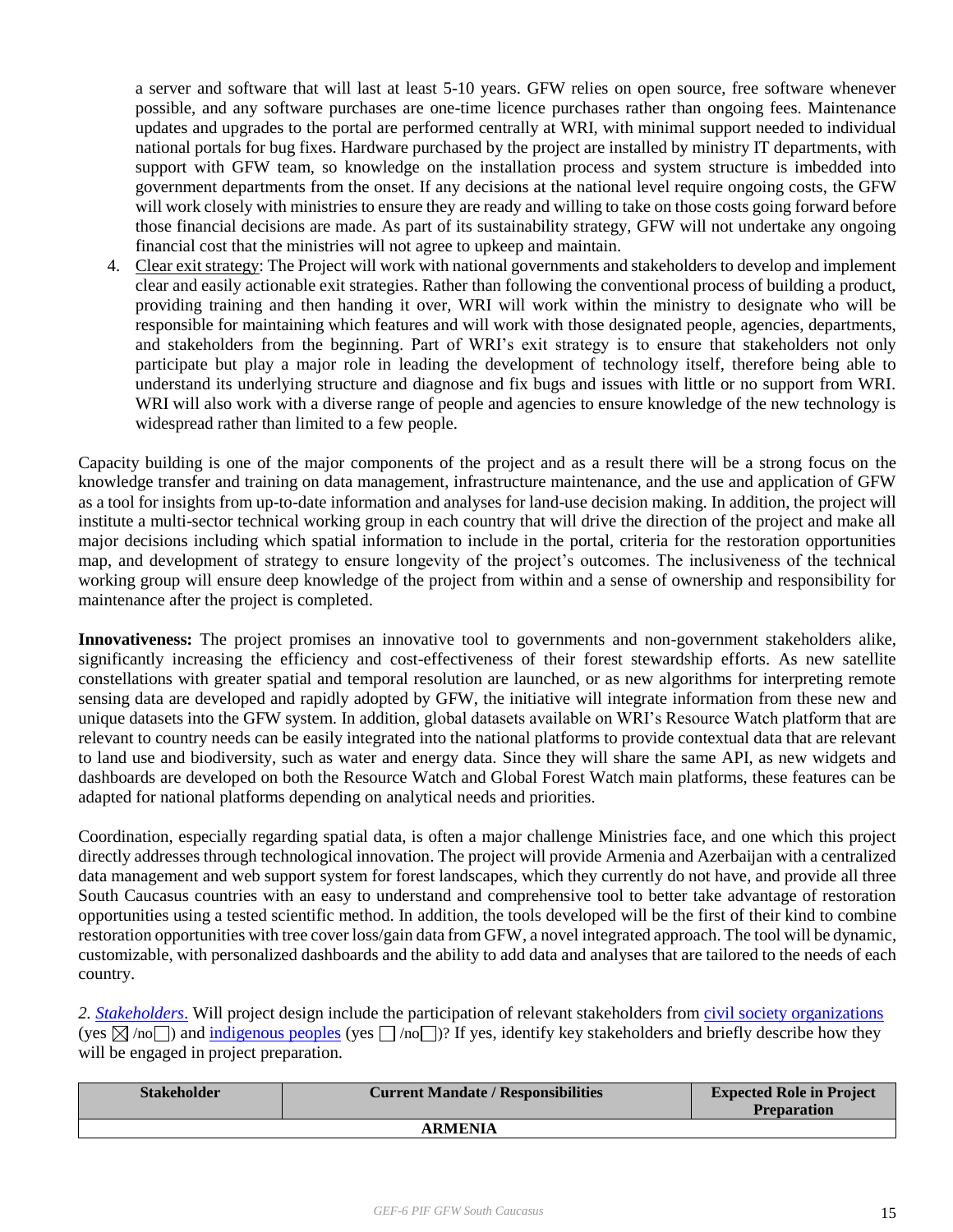| Ministry of Nature Protection<br>of the Republic of Armenia<br>(MoNP-AM)                                                                              | MoNP-AM is responsible for:<br>developing the public policies and strategies for<br>$\bullet$<br>rational use and reproduction of the environment<br>elaborating the environment-related legislation,<br>$\bullet$<br>standards and technical regulations<br>developing economic mechanisms including rates for<br>$\bullet$<br>environmental and utilization fees for protection of<br>environment and rational use and restoration of<br>natural resources (except mineral reserves).                                                                                                                                                                                                                                                                                                                                                                                                                                                                                                                                                                                                                                                                                                                                                                                                                                                          | A representative of the<br>MoNP-AM will lead the<br>National Project Steering<br>Committee.<br>All documents prepared<br>within the project will be<br>discussed and agreed with<br>MoNP-AM. |
|-------------------------------------------------------------------------------------------------------------------------------------------------------|--------------------------------------------------------------------------------------------------------------------------------------------------------------------------------------------------------------------------------------------------------------------------------------------------------------------------------------------------------------------------------------------------------------------------------------------------------------------------------------------------------------------------------------------------------------------------------------------------------------------------------------------------------------------------------------------------------------------------------------------------------------------------------------------------------------------------------------------------------------------------------------------------------------------------------------------------------------------------------------------------------------------------------------------------------------------------------------------------------------------------------------------------------------------------------------------------------------------------------------------------------------------------------------------------------------------------------------------------|----------------------------------------------------------------------------------------------------------------------------------------------------------------------------------------------|
| Ministry of Agriculture of the<br>Republic of Armenia (MoA-<br>AM)                                                                                    | For implementation of its goals and objectives, the Ministry<br>performs, <i>inter alia</i> , the following:<br>approval of relevant administrative statistical<br>reporting forms and maintenance of administrative<br>statistical registers based on the collected data and<br>information<br>elaboration and monitoring of development programs<br>٠<br>in the sphere of preservation protection, reproduction<br>and utilization of forests, as well as programs for the<br>efficient use of forest resources<br>elaboration and monitoring of programs for fire<br>$\bullet$<br>safety of forest lands, as well as for pest and disease<br>control measures<br>forests classification according to their functional<br>٠<br>significance<br>approval of state forest management plans<br>٠<br>elaboration and monitoring of programs for<br>٠<br>increasing the efficiency of agricultural land use and<br>melioration (improvement) in the Republic of<br>Armenia according to the legislation<br>elaboration and monitoring of innovation programs,<br>$\bullet$<br>as well as programs for introduction of scientific-<br>technical policies and advanced technologies                                                                                                                                                                   | Through its involvement in<br>the National Project Steering<br>Committee, MoA-AM will<br>help to plan and implement<br>project activities and achieve<br>planned results.                    |
| "Hayantar" (SNCO<br>Armenia-Forest) - State Non-<br>Commercial Organization<br>(SNCO) of the Ministry of<br>Agriculture of the Republic<br>of Armenia | SNCO Armenia-Forest ensures the conservation, protection,<br>reproduction, use, registration, stock taking and inventory,<br>cadastre maintenance of forests, improvement of forest<br>productivity and forest soil fertility, sustainable use of forest<br>resources. It also performs the following business activities -<br>timber harvesting, processing and marketing, growing and<br>marketing of planting stocks (seedlings, plantlets), non-timber<br>forest use (hay harvesting, animal grazing, installation of bee-<br>hives, collection of wild fruit, nuts, mushrooms, berries,<br>medicinal herbs and technical raw materials), as well as<br>processing and marketing of the aforementioned bio-<br>resources, growing agricultural products on agricultural plots,<br>processing and marketing; provision of recreation and<br>tourism-related services as well as provision of consultancy<br>services and information.<br>Responsibilities of the SNCO Armenia-Forest, inter alia,<br>includes:<br>Implementation of forest rehabilitation and<br>$\bullet$<br>reforestation<br>Planning, implementation coordination, management<br>$\bullet$<br>and implementation control of reforestation and<br>afforestation, as well as seed growing, selection -<br>expansion of seed production, and forest reclamation<br>activities | SNCO Armenia-Forest will<br>be directly involved in data<br>gathering and national forest<br>ecosystem and landscape<br>restoration planning and<br>implementation.                          |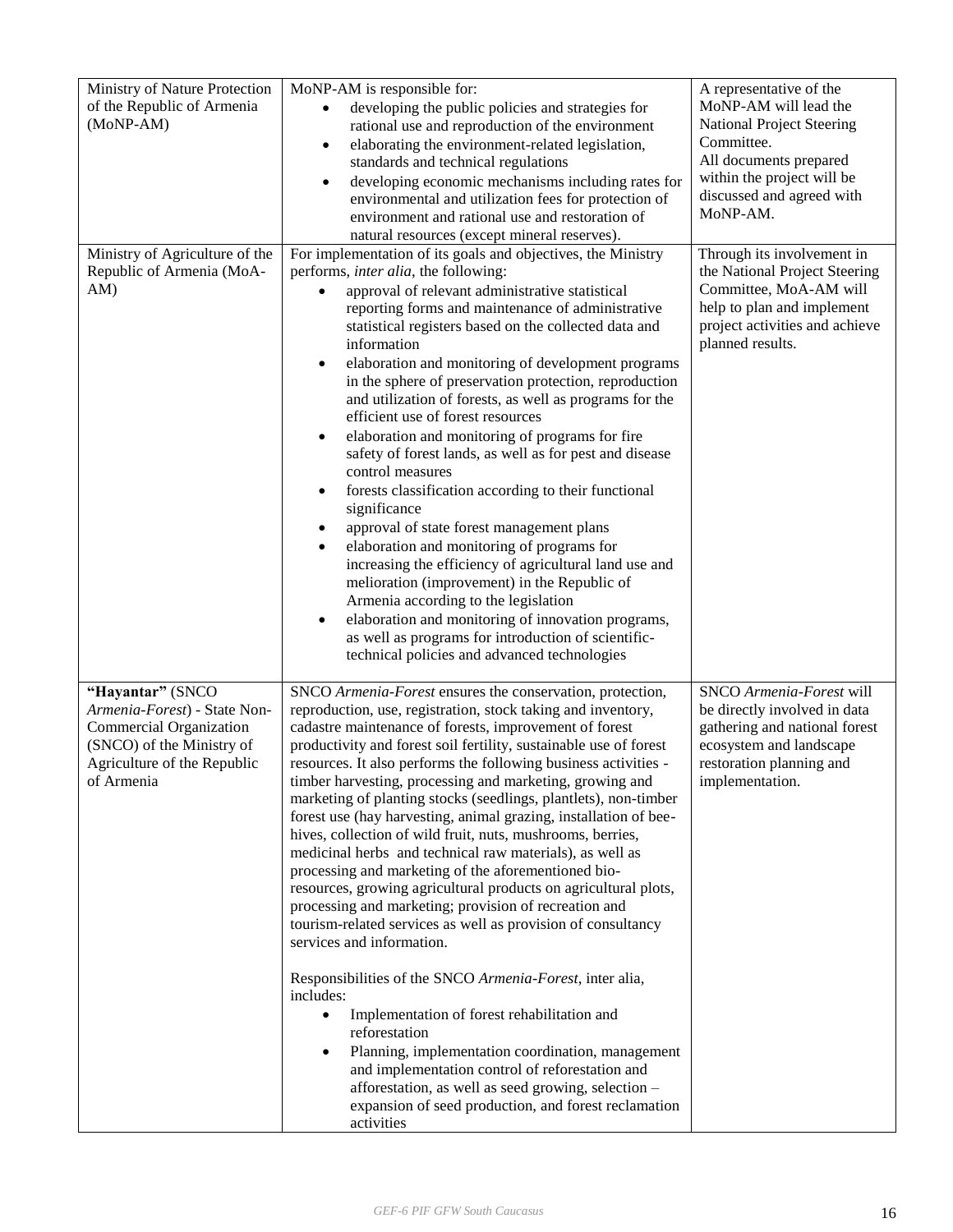|                             | Planning, implementation coordination, management<br>$\bullet$<br>and implementation control of reforestation and<br>afforestation activities, rehabilitation of low value<br>tree-bush and low density forest stands, as well as<br>activities promoting natural coppice-shoot<br>regeneration. |                                                           |  |  |  |
|-----------------------------|--------------------------------------------------------------------------------------------------------------------------------------------------------------------------------------------------------------------------------------------------------------------------------------------------|-----------------------------------------------------------|--|--|--|
| Local NGOs/CBBs / Local     | Local NGOs/CBBs / Local communities and local community                                                                                                                                                                                                                                          | Local NGOs/CBBs / Local                                   |  |  |  |
| communities and local       | members adjacent to forest areas are ground-level stakeholders                                                                                                                                                                                                                                   | communities and local                                     |  |  |  |
| community members (local    | and final beneficiaries regarding forest ecosystem services.                                                                                                                                                                                                                                     | community members will                                    |  |  |  |
| population) adjacent to     |                                                                                                                                                                                                                                                                                                  | play participatory role in                                |  |  |  |
| forests                     |                                                                                                                                                                                                                                                                                                  | forest ecosystem and                                      |  |  |  |
|                             |                                                                                                                                                                                                                                                                                                  | landscape restoration                                     |  |  |  |
|                             |                                                                                                                                                                                                                                                                                                  | planning and especially in                                |  |  |  |
|                             |                                                                                                                                                                                                                                                                                                  | implementation of pilot                                   |  |  |  |
|                             |                                                                                                                                                                                                                                                                                                  | restoration projects at local                             |  |  |  |
|                             |                                                                                                                                                                                                                                                                                                  | level.                                                    |  |  |  |
| Research organizations and  | Many of the research organizations are the owners of                                                                                                                                                                                                                                             | Through their participation,                              |  |  |  |
| academia                    | important historical and current data on forestry and forest                                                                                                                                                                                                                                     | research organizations and                                |  |  |  |
|                             | related issues. These partners will help to identify overall                                                                                                                                                                                                                                     | academia will technically                                 |  |  |  |
|                             | forestry and forest restoration priorities and solutions,                                                                                                                                                                                                                                        | assist in planning and                                    |  |  |  |
|                             | including agrotechnological best practices for forest<br>restoration.                                                                                                                                                                                                                            | implement of project<br>activities.                       |  |  |  |
|                             | <b>AZERBALJAN</b>                                                                                                                                                                                                                                                                                |                                                           |  |  |  |
| Ministry of Ecology and     | In the sphere of forest management, the Ministry of Ecology                                                                                                                                                                                                                                      | A representative of the                                   |  |  |  |
| Natural Resources of the    | and Natural Resources of the Azerbaijan Republic (MoENR-                                                                                                                                                                                                                                         | MoENR-AZ will lead the                                    |  |  |  |
| Azerbaijan Republic         | $AZ)$ :                                                                                                                                                                                                                                                                                          | <b>National Project Steering</b>                          |  |  |  |
| (MoENR-AZ)                  | Implements the state policy in natural resources                                                                                                                                                                                                                                                 | Committee.                                                |  |  |  |
|                             | (including forests), their usage, restoration and                                                                                                                                                                                                                                                | MoENR-AZ staff will be                                    |  |  |  |
|                             | protection and protection of biodiversity                                                                                                                                                                                                                                                        | involved in all stages of                                 |  |  |  |
|                             | Plans and implements the state programs in usage,                                                                                                                                                                                                                                                | project implementation.                                   |  |  |  |
|                             | restoration, establishment, protection of the forests                                                                                                                                                                                                                                            | All documents prepared                                    |  |  |  |
|                             | Works out and implements corresponding national<br>$\bullet$                                                                                                                                                                                                                                     | within the project will be                                |  |  |  |
|                             | activity programs on ecology and nature exploitation                                                                                                                                                                                                                                             | discussed and agreed with<br>MoENR-AZ.                    |  |  |  |
|                             | Performs enforcement activities in the spheres of the<br>$\bullet$                                                                                                                                                                                                                               |                                                           |  |  |  |
|                             | environmental protection and the use of natural                                                                                                                                                                                                                                                  |                                                           |  |  |  |
|                             | resources to provide population with right to live in<br>healthy environment                                                                                                                                                                                                                     |                                                           |  |  |  |
|                             | Carries out state supervision in preservation of                                                                                                                                                                                                                                                 |                                                           |  |  |  |
|                             | environment in the process of exploitation of natural                                                                                                                                                                                                                                            |                                                           |  |  |  |
|                             | resources, minerals, flora (forests as well), fauna (fish                                                                                                                                                                                                                                        |                                                           |  |  |  |
|                             | as well), water sources, as well as in ecological                                                                                                                                                                                                                                                |                                                           |  |  |  |
|                             | restoration and protection of the soil                                                                                                                                                                                                                                                           |                                                           |  |  |  |
|                             | Implementers corresponding international obligations<br>٠                                                                                                                                                                                                                                        |                                                           |  |  |  |
|                             | Implements state policy in ecological education;<br>٠                                                                                                                                                                                                                                            |                                                           |  |  |  |
|                             | Implement state control over hunting and protection                                                                                                                                                                                                                                              |                                                           |  |  |  |
|                             | and use of hunting production                                                                                                                                                                                                                                                                    |                                                           |  |  |  |
|                             | Executes other duties according to the national                                                                                                                                                                                                                                                  |                                                           |  |  |  |
|                             | legislation                                                                                                                                                                                                                                                                                      |                                                           |  |  |  |
| Forest Development          | FDD-AZ is directly responsible for the forest management                                                                                                                                                                                                                                         | FDD-AZ will be directly                                   |  |  |  |
| Department of the Ministry  | (including forest restoration).                                                                                                                                                                                                                                                                  | involved in data gathering                                |  |  |  |
| of Ecology and Natural      | Other than the FDD-AZ's central office and its central                                                                                                                                                                                                                                           | and national forest ecosystem                             |  |  |  |
| Resources of the Azerbaijan | structural units, there are more than 40 local territorial Forest                                                                                                                                                                                                                                | and landscape restoration<br>planning and implementation. |  |  |  |
| Republic (FDD-AZ)           | Management Enterprises <sup>19</sup> (FME's), number of State<br>Nurseries and one Forestry Research Institute under the                                                                                                                                                                         |                                                           |  |  |  |
|                             | management of the FDD-AZ.                                                                                                                                                                                                                                                                        |                                                           |  |  |  |
|                             |                                                                                                                                                                                                                                                                                                  |                                                           |  |  |  |

<sup>&</sup>lt;sup>19</sup> Forest Protection and Restoration Enterprise.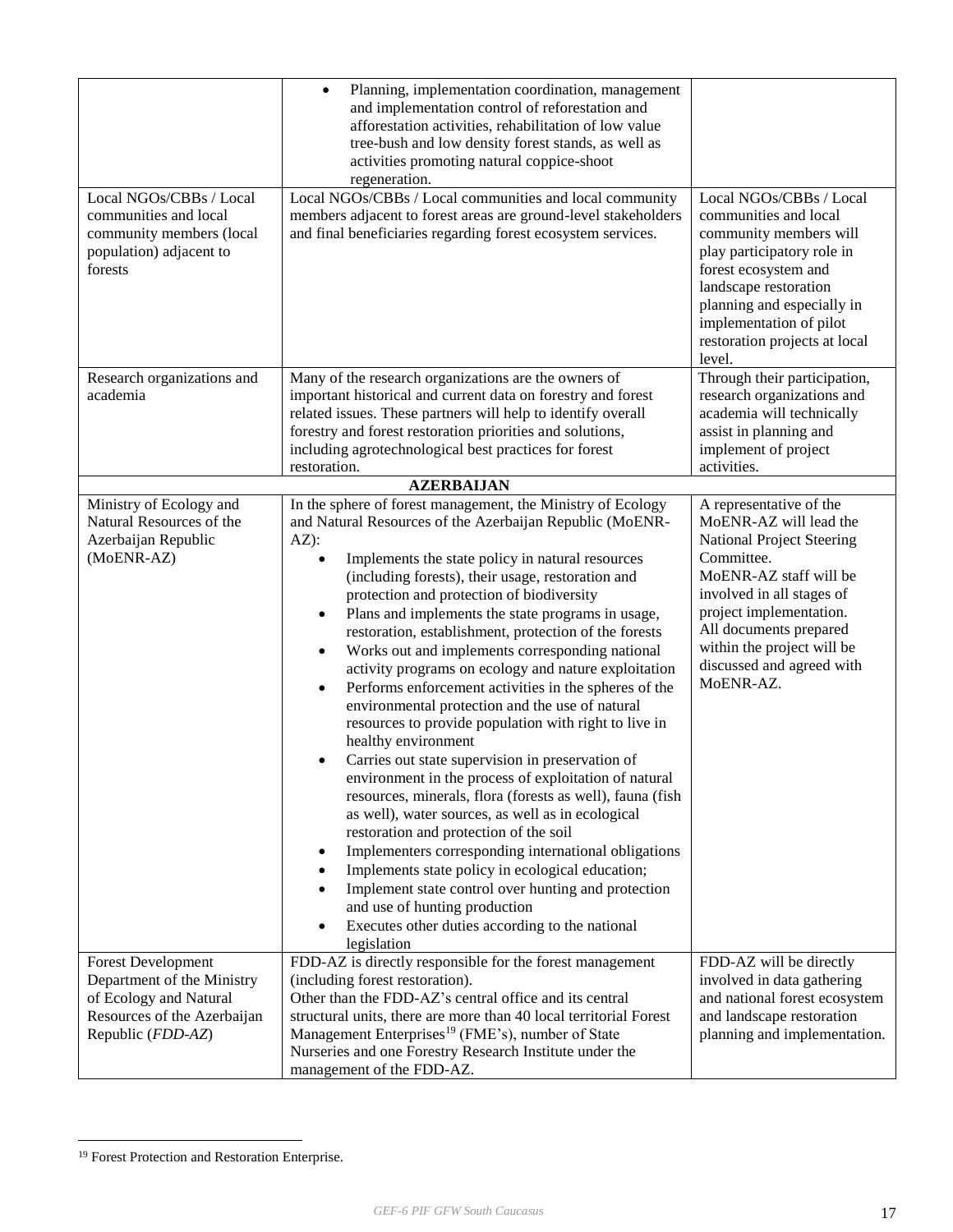| Local NGOs/CBBs / Local<br>communities and local<br>community members (local<br>population) adjacent to<br>forests<br>Research organizations and<br>academia | Local NGOs/CBBs / Local communities and local community<br>members adjacent to forest areas are ground-level stakeholders<br>and final beneficiaries regarding forest ecosystem services.<br>Many of the research organizations are the owners of<br>important historical and current data on forestry and forest<br>related issues. These partners will help to identify overall<br>forestry and forest restoration priorities and solutions,                                                                | Local NGOs/CBBs / Local<br>communities and local<br>community members will<br>play participatory role in<br>forest ecosystem and<br>landscape restoration<br>planning and especially in<br>implementation of pilot<br>restoration projects at local<br>level.<br>Through their participation,<br>research organizations and<br>academia will technically<br>assist in planning and |
|--------------------------------------------------------------------------------------------------------------------------------------------------------------|---------------------------------------------------------------------------------------------------------------------------------------------------------------------------------------------------------------------------------------------------------------------------------------------------------------------------------------------------------------------------------------------------------------------------------------------------------------------------------------------------------------|------------------------------------------------------------------------------------------------------------------------------------------------------------------------------------------------------------------------------------------------------------------------------------------------------------------------------------------------------------------------------------|
|                                                                                                                                                              | including agrotechnological best practices for forest                                                                                                                                                                                                                                                                                                                                                                                                                                                         | implement of project                                                                                                                                                                                                                                                                                                                                                               |
|                                                                                                                                                              | restoration.                                                                                                                                                                                                                                                                                                                                                                                                                                                                                                  | activities.                                                                                                                                                                                                                                                                                                                                                                        |
|                                                                                                                                                              | <b>GEORGIA</b>                                                                                                                                                                                                                                                                                                                                                                                                                                                                                                |                                                                                                                                                                                                                                                                                                                                                                                    |
| Ministry of Environment<br>Protection and Agriculture of<br>Georgia (MoEPA-GE)                                                                               | MoEPA-GE is responsible for:<br>development and implementation of the state policy on<br>$\bullet$<br>protection od forests and use of forest resources;<br>coordination of the forest sector reforms, review and<br>$\bullet$<br>adoption of forest management plans, coordination of<br>international activities and processes, supporting<br>effective implementation of the National Forest Concept<br>of Georgia, as well as ensuring public participation in<br>forest related decision-making process. | A representative of the<br>MoEPA-GE will lead the<br><b>National Project Steering</b><br>Committee.<br>MoEPA-GE, through its<br>Forest and Biodiversity<br>Policy Office (FBPO-GE),<br>will help to develop National<br>Forest Ecosystem and<br>Landscape Restoration Plan.                                                                                                        |
| <b>National Forest Agency</b><br>(NFA-GE) of the Ministry of<br><b>Environment Protection and</b><br>Agriculture of Georgia                                  | The responsibilities of the NFA-GE, inter alia, include:<br>Implementation of forest maintenance and<br>$\bullet$<br>reforestation, sustainable use of biodiversity<br>components of the forest fund territory, management<br>of forest fund and conducting necessary activities;<br>regulation of forest use; controlling forest use on the<br>territory on forest fund (except license requirements);<br>forest inventory and management planning.                                                          | NFA-GE will be directly<br>involved in data gathering<br>and national forest ecosystem<br>and landscape restoration<br>planning and implementation.                                                                                                                                                                                                                                |
| Local NGOs/CBBs / Local<br>communities and local<br>community members (local<br>population) adjacent to<br>forests                                           | Local NGOs/CBBs / Local communities and local community<br>members adjacent to forest areas are ground-level stakeholders<br>and final beneficiaries regarding forest ecosystem services.                                                                                                                                                                                                                                                                                                                     | Local NGOs/CBBs / Local<br>communities and local<br>community members will<br>play participatory role in<br>forest ecosystem and<br>landscape restoration<br>planning and especially in<br>implementation of pilot<br>restoration projects at local<br>level.                                                                                                                      |
| Research organizations and<br>academia                                                                                                                       | Many of the research organizations are the owners of<br>important historical and current data on forestry and forest<br>related issues. These partners will help to identify overall<br>forestry and forest restoration priorities and solutions,<br>including agrotechnological best practices for forest<br>restoration.                                                                                                                                                                                    | Through their participation,<br>research organizations and<br>academia will technically<br>assist in planning and<br>implement of project<br>activities.                                                                                                                                                                                                                           |

*3. Gender Equality and Women's Empowerment.* Are issues on [gender equality](http://www.thegef.org/gef/policy/gender) and women's empowerment taken into account? (yes  $\boxtimes$  /no ). If yes, briefly describe how it will be mainstreamed into project preparation (e.g. gender analysis), taking into account the differences, needs, roles and priorities of women and men.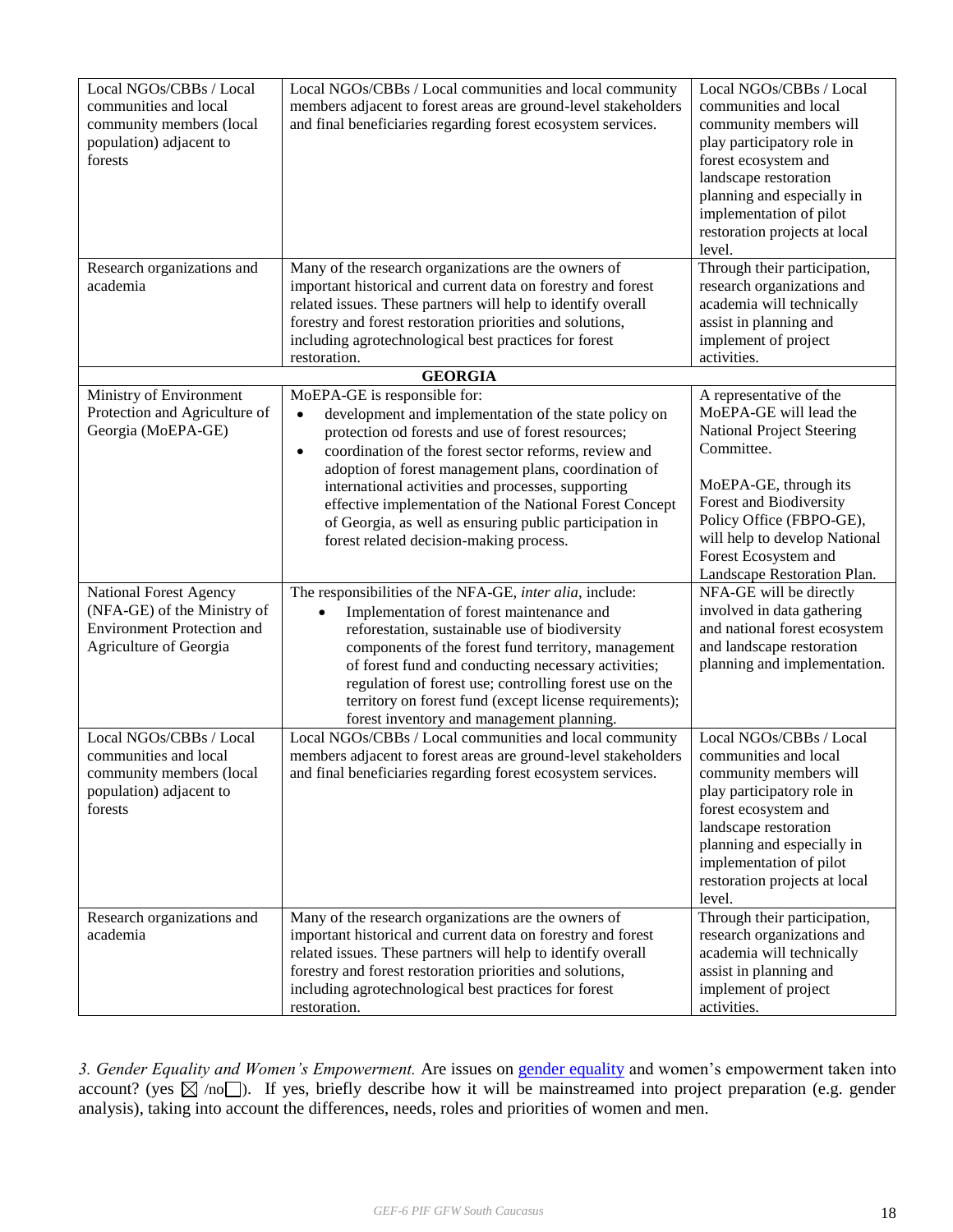Deforestation is a growing problem in the three countries and deforestation can affect men and women differently, in part due to the predominance of men in both the local production of commodities as well as in the local and national governing bodies involved in natural resource management. Women are often excluded from the processes of the forest and resource decisions and can also be excluded from the use of forest resources, making them more vulnerable to the impacts of commodity land conversion and deforestation. In addition, the role of rural women as food producers and providers links them directly to the management of genetic resources for food and agriculture and puts them in a unique position as decision makers for biodiversity protection including seed production, species conservation, ecosystems and natural resource use. Agriculture is more productive in areas with higher biodiversity and improved land management can lead to increased biodiversity, especially in degraded areas, positively impacting women in rural communities.

Armenia: In Armenia, people who live in rural areas rely on small scale subsistence farming, yet limited ownership of land by women reduces their capacity to adapt to losses or to make decisions about how land is used. According to the FAO, over 40% of working women in Armenia are employed in agriculture, compared to about 30 percent of men.<sup>20</sup> Because of this, issues such as biodiversity loss, which is linked to land and soil degradation, could disproportionately affect women's livelihoods and financial security yet women are often not included in decision-making at the community level.

Azerbaijan: The government of Azerbaijan is actively working to ensure equal opportunities for both women and men, however gender disparities are still common. In Azerbaijan, women have higher unemployment, higher marginalization in the workforce and lower participation in decision making. 47% of working women are employed in the agricultural sector, a much higher rate than men, and many more are not paid for their work.<sup>21</sup> Women in rural communities are often not taken into account for decisions relating to land use, including the protection of biodiversity.

Georgia: In Georgia, agricultural production is often performed by women, with roles such as seed selection, sustainable use of plant and animal diversity, and livestock management Yet despite a greater proportion of women workers, official statistics show that the proportion of land operated by female farmers is  $20\%$ , compared to 80% operated by men.<sup>22</sup> In addition, rural households that are headed by women suffer more from poverty than those headed by men. Some of the main barriers for women are a lack of training, persistent stereotypes, and low participation in local decision making.

The analyses of economic benefits, key success factors, and enabling conditions and related recommendations will take account of gender dimensions and highlight the importance of attention to gender to the achievement of desired project outcomes. The project will also ensure that women are included fairly in the make-up of technical working groups, training, knowledge exchanges and workshops. The project will also take into consideration the need for women-specific training and workshops.

*4 Risks.* Indicate risks, including climate change, potential social and environmental risks that might prevent the project objectives from being achieved, and, if possible, propose measures that address these risks to be further developed during the project design (table format acceptable).

| <b>Risk</b>                                |               | <b>Level of   Mitigation Measures</b>                                     |
|--------------------------------------------|---------------|---------------------------------------------------------------------------|
|                                            | <b>Impact</b> |                                                                           |
| Weak coordination among ministerial bodies | High          | It will be critical to foster national governments' ownership from the    |
| and lack of support from national          |               | onset. Practical measures to pre-empt this risk will include the          |
| governments                                |               | establishment of coordination teams in each country, comprised of         |
|                                            |               | government personnel and civil society. To ensure sustainability,         |
|                                            |               | measures will be taken to ensure that the government and non-             |
|                                            |               | government partners are fully enabled to continue to take full            |
|                                            |               | advantage of the web tool after the project cycle has ended. The          |
|                                            |               | sustainability measures will include but not limited to: (i) enabling the |

<sup>20</sup> *Source*: *UN report finds gender inequalities persisting in rural Armenia* (2017) http://www.fao.org/armenia/news/detail-events/en/c/891952/ <sup>21</sup> *Source*: *Women empowerment through enhancing agricultural extension services in Turkey and Azerbaijan* (2014) FAO

http://www.fao.org/europe/news/detail-news/en/c/272933/

<sup>22</sup> *Source*: *Pervasive Gender Inequality in Rural Areas* (2016) UN Wome[n http://georgia.unwomen.org/en/news/stories/2016/04/pervasive](http://georgia.unwomen.org/en/news/stories/2016/04/pervasive-gender-inequality-in-rural-areas)[gender-inequality-in-rural-areas](http://georgia.unwomen.org/en/news/stories/2016/04/pervasive-gender-inequality-in-rural-areas)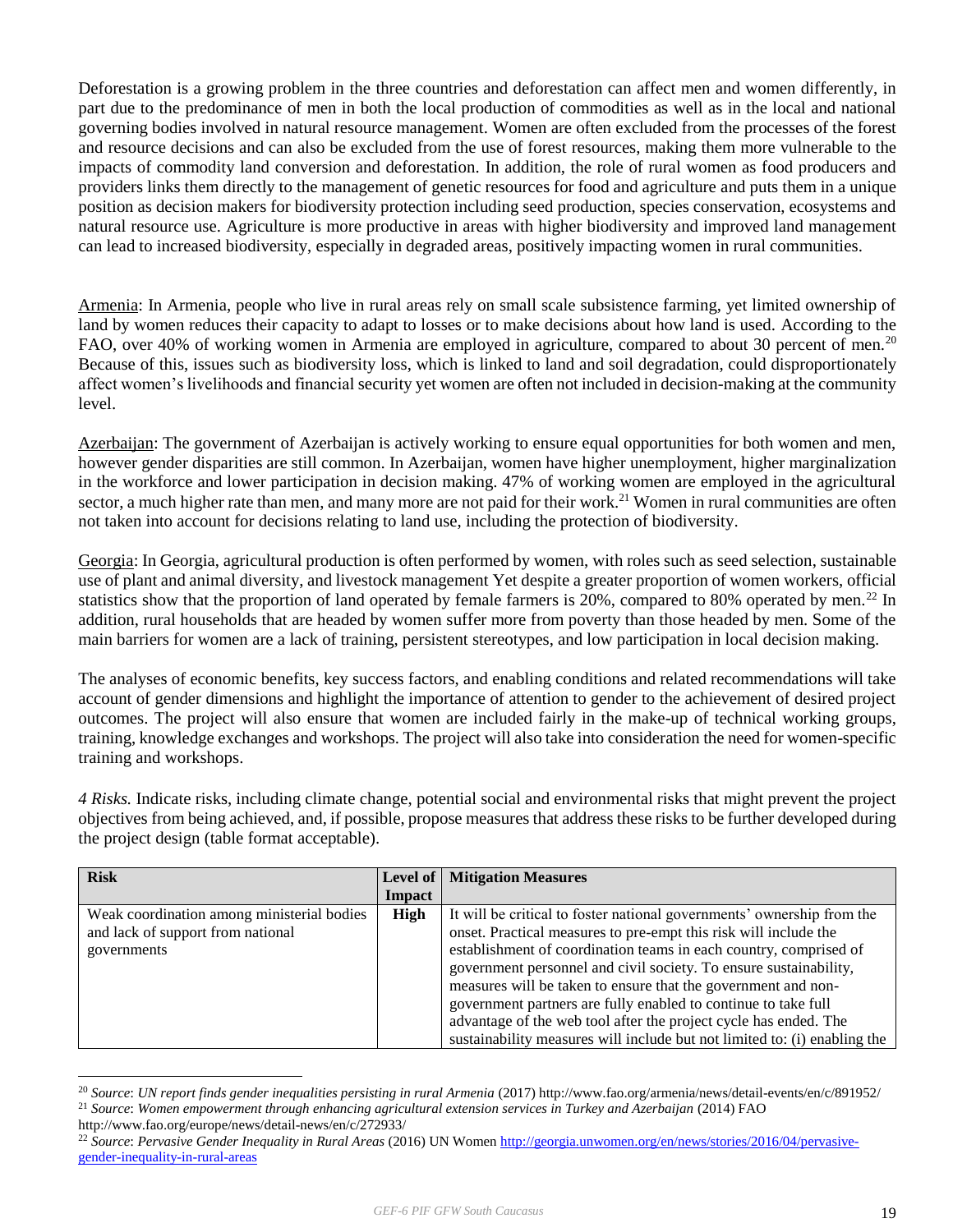|                                                                                  |               | Countries to lead the introduction of the technology by establishing<br>close collaboration between Government staff and the project team;    |
|----------------------------------------------------------------------------------|---------------|-----------------------------------------------------------------------------------------------------------------------------------------------|
|                                                                                  |               | (ii) ensuring physical presence in the Ministry in order to be part of                                                                        |
|                                                                                  |               | the daily decisions; (iii) customizing the tool for the country needs                                                                         |
|                                                                                  |               | after a thorough needs assessment and giving to the national                                                                                  |
|                                                                                  |               | stakeholders an active role in designing and developing the platform;                                                                         |
|                                                                                  |               | (iv) keeping the maintenance cost at minimum (v) development of an                                                                            |
|                                                                                  |               | actionable exit strategy for each country in collaboration with<br>stakeholders.                                                              |
| Sub-optimal capacity in pilot countries                                          | <b>Medium</b> | Existing gaps in capacity in the countries will be identified and a                                                                           |
| hampers sufficient uptake                                                        |               | sound and well-designed capacity building program targeting                                                                                   |
|                                                                                  |               | government and non-government partners constitutes a critical                                                                                 |
|                                                                                  |               | element of the project, and will be essential for project success and as<br>the basis for long-term sustainability.                           |
|                                                                                  |               | A core component of this project is to build the capacity of                                                                                  |
|                                                                                  |               | government and other local stakeholders to make practical use of this                                                                         |
|                                                                                  |               | data, including through transfer of knowledge, skills, and technology.                                                                        |
|                                                                                  |               | Key capacities include:                                                                                                                       |
|                                                                                  |               | • Capacities to generate and aggregate national and subnational                                                                               |
|                                                                                  |               | datasets pertaining to forest landscapes<br>• Capacities manage data in a centralized digital repository and make                             |
|                                                                                  |               | data accessible to the public.                                                                                                                |
|                                                                                  |               | • Capacities to analyze complex data to generate policy-relevant                                                                              |
|                                                                                  |               | insights.                                                                                                                                     |
| The needs and priorities of the more                                             | <b>Medium</b> | All aspects of the project's design, implementation strategy and                                                                              |
| disadvantaged groups of society, including                                       |               | monitoring and evaluation process will closely look at this important                                                                         |
| youth and women's groups are not<br>adequately taken into account by the project |               | aspect and take this risk into account. This will inform the set-up of<br>adequate stakeholder consultation and involvement mechanisms in     |
|                                                                                  |               | each country from project outset, with full support from all project                                                                          |
|                                                                                  |               | partners, and under the auspices and supervision of UNEP as the GEF                                                                           |
|                                                                                  |               | implementing agency. Continued, focused and well-targeted                                                                                     |
|                                                                                  |               | communication, consultation, education and involvement efforts with                                                                           |
|                                                                                  |               | local community groups will be implemented in each country.                                                                                   |
| GFW proves to be insufficiently cost<br>effective in certain uses and contexts   | Low           | Compared to analogous approaches in which an individual country                                                                               |
|                                                                                  |               | would 'start from scratch', it is estimated that the baseline                                                                                 |
|                                                                                  |               | information and knowledge provided free of charge by the GFW                                                                                  |
|                                                                                  |               | system represents a 50-75% reduction in costs. This represents a first<br>and highly positive example of relative cost effectiveness based on |
|                                                                                  |               | the use of a generic template with global-level information, supported                                                                        |
|                                                                                  |               | by national-level refinement and validation.                                                                                                  |

# *5. Coordination.* Outline the coordination with other relevant GEF-financed and other initiatives.

The project will build on and coordinate with the following on-going projects:

**Georgia:** "Global Forest Watch," a 3 year project (\$1,554,634) is currently being implemented with an objective of the development of a national decision support tool to support improved management of existing forest areas and conservation of biodiversity, reforestation, afforestation programs, improved control of deforestation and on-the-ground monitoring/protection of carbon stocks. This project will build off the output and lessons learned in Georgia to replicate the development and implementation of GFW on a national scale. This project will also fill one of the gaps of the Global Forest Watch project in Georgia by adding a restoration component to inspire the fulfilment of restoration commitments.

Currently, the Regional Environmental Centre for Caucasus (RECC) is executing the UNEP-GEF project "Applying Landscape and Sustainable Land Management (L-SLM) for mitigating land degradation and contributing to poverty reduction in rural areas" The objective of this project is to support the integration of good Landscape and Sustainable Land Management (L-SLM) principles and practices into national policies and institutional frameworks to ensure adoption of economically viable practices by rural communities. In addition, the Project titled "Generating economic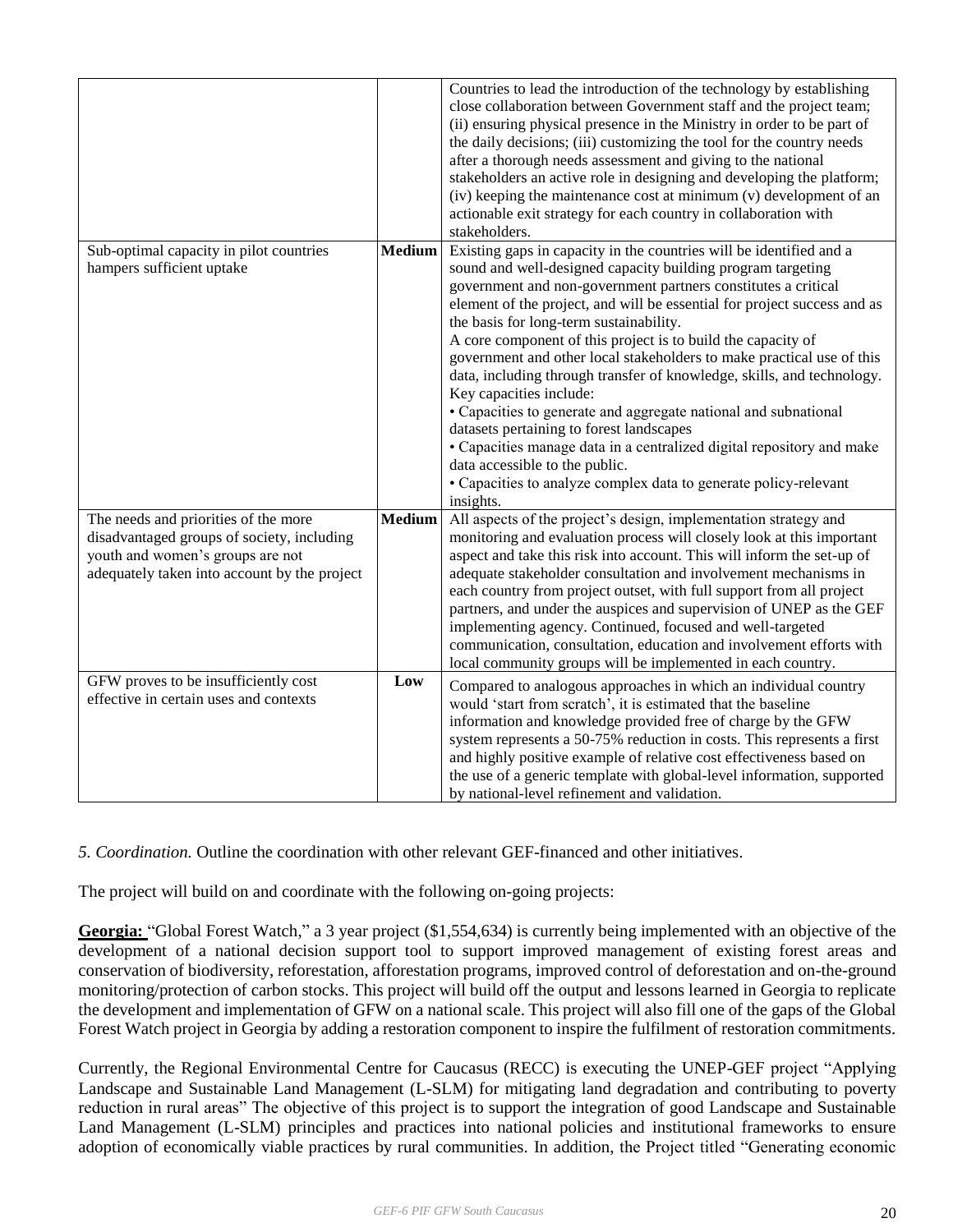and environmental benefits from sustainable land management for vulnerable rural communities of Georgia" aims to develop and strengthen sustainable land management (SLM) practices and build capacity at municipal scale for their application for the protection of natural capital in Georgia. Both projects will reduce land degradation by building capacity around best practices in sustainable land management.

The UNDP-GEF project "Harmonization of Information management for improved knowledge and monitoring of the Global environment in Georgia" implemented by the Environmental Education Centre, is intended to develop capacities in Georgia for an effective national environmental management framework that addresses different articles under the UNFCCC, UNCCD and UNCBD. The project objective is to develop individual and organizational capacities in the Ministry of Environment and Natural Resources Protection of Georgia and the Environmental Education Centre for improved monitoring of environmental impacts and trends and for elaboration of collaborative environmental management. The project will provide valuable baseline information and jointly promote improved knowledge sharing and institutional capacities for information management.

**Armenia**: Armenia has several ongoing projects that focus on reforestation and maintaining biological diversity. It currently has 2 ongoing GEF projects. The first is "Sustainable Land Management for Increased Productivity in Armenia(SLMIP)," which runs for 6 years (\$3,937,500) and aims to enhance the overall resilience of rural communities living in risk-prone areas of Armenia by investing in sustainable farming, community-led restoration, and capacity building of farmers. The second is "Mainstreaming Sustainable Land and Forest Management in Dry Mountain Landscapes," which is a 4 year project (\$2,977,169) that will run until January 2020 and aims to enhance sustainable land and forest management in the northeast Armenia to secure continued flow of multiple ecosystem services. The project aims to do this by addressing barriers of inadequate planning, regulatory and institutional framework for integrated forest resource management, and the limited experience among key government and civil society stakeholders in developing and implementing sustainable forest management practices on the ground.

Past GEF supported projects include "Harmonization of National Action Plan to Combat Desertification in Armenia and Preparation of National Report," which was a 1.5 year project (\$190,000) to review the national action plan of the United Nations Convention to Combat Desertification (UNCCD) in Armenia and elaborate the 2012 National Report on the implementation of UNCCD in Armenia. The follow up of this project is "GEF Support to UNCCD 2018 National Reporting Process – Umbrella II" and the next is "Support to Eligible Parties to Produce the Sixth National Report to the CBD" which is a project to develop the national report to CBD. In addition, "Generate Global Environmental Benefits through Environmental Education and Raising Awareness of Stakeholders" was a 3 year project (\$750,000) to strengthen capacity by using environmental education and awareness raising as tools to address natural resource management issues.

**Azerbaijan:** GEF supported "Conservation and Sustainable Use of Globally Important Agro-biodiversity" runs over 5 years (\$4,160,502) and aims to ensure the conservation and sustainable use of globally threatened crop varieties important for biodiversity, food security, and sustainable land management. Additionally, the project "Forest Resources Assessment and Monitoring to Strengthen Forest Knowledge Framework in Azerbaijan" runs until March 2019 (\$1,776,484) and its objective is to introduce sustainable forest management practices in Azerbaijan to increase the social and economic benefits from forests and to improve the quality of existing forests and increase carbon sequestration. The project will also support implementation of Azerbaijan's draft National Forest Policy and its commitments under the United Nations Framework Convention on Climate Change (UNFCCC) including restoration and afforestation activities.

Past GEF supported projects include "Sustainable Land and Forest Management in the Greater Caucasus Landscape" (\$5,680,000), which enabled policy for integrating sustainable land and forest management practices into state programs including reducing degradation from overgrazing, and enhancing the carbon storage potentials of forests and pasturelands. In addition, "National Biodiversity Planning to Support the Implementation of the CBD 2011-2020 Strategic Plan," which lasted 3 years (\$210,000) and integrated Azerbaijan's obligations under the Convention on Biological Diversity (CBD) into its national development and sectoral framework planning.

*6. Consistency with National Priorities*. Is the project consistent with the National strategies and plans or reports and assessements under relevant conventions? (yes  $\boxtimes$  /no  $\Box$ ). If yes, which ones and how: NAPAs, NAPs, ASGM NAPs, MIAs, NBSAPs, NCs, TNAs, NCSAs, NIPs, PRSPs, NPFE, BURs, etc.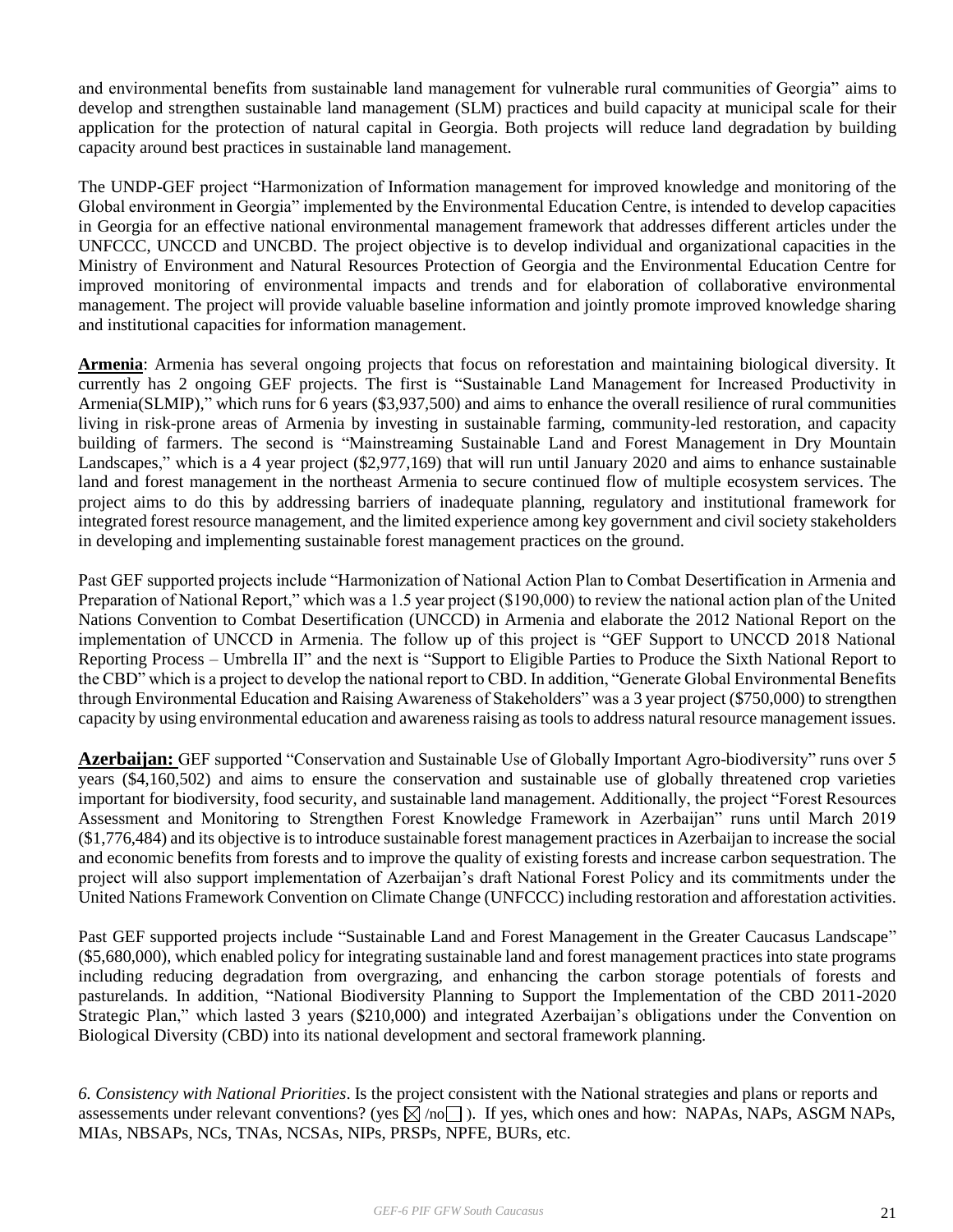The project is aligned with national priorities in all three South Caucasus countries:

# **Armenia**:

# *1. National development plans/strategies***.**

**Armenia's Development Strategy for 2014**‐**2025**<sup>23</sup>. Among environmental risks, the Strategy points to *illegal forest logging* resulting from higher gas prices and *increased desertification risk*. Planned measures to mitigate the above risks include: (a) development and use financial and institutional mechanisms for restoration (re‐cultivation) of degraded lands; (b) development and implementation of the National Forest Programme with emphasis on forest plantation and restoration measures; and (c) improvement of an environmental monitoring system in order to ensure application of unified monitoring approaches and standards, and collection of reliable information on the ecological situation as well as statistical data from other sources.

#### *2. Environment action plans/strategies***.**

**The Second National Environmental Action Programme of the Republic of Armenia (NEAP** provides an overall framework for integrated environmental management. The NEAP highlights problems in Armenia's forest ecosystems related to degradation and the destruction of forests. It notes that conservation and the sustainable use of forest resources is considered to be one of the main priorities of the state. The Strategy prioritizes the restoration of forested areas and sustainable forest use.

#### *3. Forest programmes/strategies and Biodiversity strategies/action plans***.**

**Strategy and National Action Plan of the Republic of Armenia on Conservation, Protection, Reproduction and Use of Biological Diversity for 2016-2020 (NBSAP)**<sup>24</sup> is the main biodiversity policy document. The plan addresses the underlying cause of biodiversity loss and comprises actions that target to reduce direct pressures on biodiversity and promote sustainable use. One of the strategic directions of the NPSAP-2 (*Strategic Direction 2. Enhancement of biodiversity and ecosystem conservation and restoration of degraded habitats*) includes the measures to develop the inventory and map of the degraded and fragmented forest and pasture ecosystems, and identify direct and indirect causes of habitat loss.

#### **Azerbaijan**:

 $\overline{a}$ 

#### *1. National development plans/strategies***.**

**Development Concept "Azerbaijan - 2020: The Vision of the Future"**<sup>25</sup> . The main strategic view of the concept is to understand current opportunities and resources and attain sustainable economic growth. One of the main targets is to achieve sustainable socio-economic development from an ecological point of view. *Chapter 11. Environmental protection and ecological issues addresses that* the necessary measures must be taken to protect biodiversity, restore green areas and effectively protect the existing natural resources. An increase of forested and road-protecting green areas are recognized as priority actions in the sphere of creating and restoring forests.

#### *2. Environment action plans/strategies***.**

**National Environmental Action Plan - Azarbaijan (NEAP)** identifies the threats to loss of biodiversity and loss of forest cover. The plan emphasizes the urgent need for reforestation due to forest fragmentation and heavy forest loss from illegal logging. The State Program on Poverty Reduction and Sustainable Development (SPPRSD) also addresses the environmental concerns.

<sup>&</sup>lt;sup>23</sup> Armenia's Development Strategy for 2014-2025 (2014) / Approved by the Governmental Decree of the Republic of Armenia #442 of 27 March, 2014.

[https://eeas.europa.eu/sites/eeas/files/armenia\\_development\\_strategy\\_for\\_2014-2025.pdf](https://eeas.europa.eu/sites/eeas/files/armenia_development_strategy_for_2014-2025.pdf)

<sup>&</sup>lt;sup>24</sup> Strategy and National Action Plan of the Republic of Armenia on Conservation, Protection, Reproduction and Use of Biological Diversity for 2016-2020 (2015) // Approved at the Session of the Governmentof the Republic of Armenia No.54-10 on 10 December 2015. <https://www.cbd.int/doc/world/am/am-nbsap-v2-en.pdf>

<sup>&</sup>lt;sup>25</sup> Development Concept "Azerbaijan – 2020: The Vision of the Future" (2012) / Approved by the Decree of the President of the Azerbaijan Republic of December 29, 2012.

[http://www.undp.org/content/dam/azerbaijan/docs/sustain\\_development/AZ\\_Vision2020\\_government\\_draft\\_en.pdf](http://www.undp.org/content/dam/azerbaijan/docs/sustain_development/AZ_Vision2020_government_draft_en.pdf)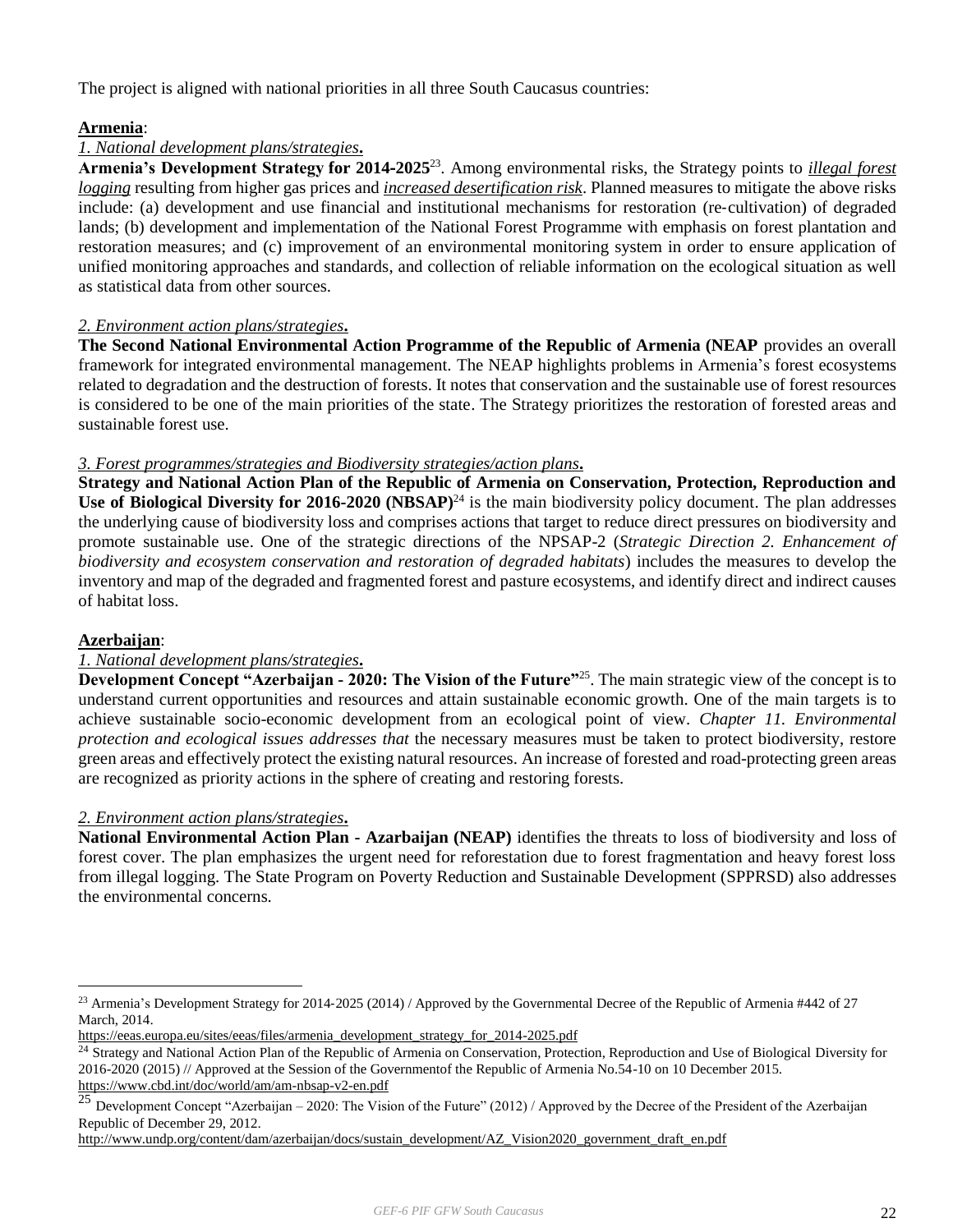**Second Environmental Performance Review – Azerbaijan (EPR)<sup>26</sup>**. The Second Environmental Performance Review for Azerbaijan was prepared in 2011 by the UNECE. Preventing of illegal logging and other types of deforestation in the forests, as well as *designing and planting of fast-growing forest plantations* that meet the needs of new planting systems to rehabilitate forests are found to be priorities in the sphere of forest management of the Review. The ERP recommends developing a national forestry programme to increase forest area. In the sphere of monitoring and data gathering, the ERP (*Chapter 3: Monitoring, information, public participation and education*) recommends *developing and regularly updating a modern electronic database.*

#### *3. Forest programmes/strategies and biodiversity strategies/action plans***.**

The National Forest Policy and Action Plan was developed in 2013 according to sustainable forest management principles with support of FAO, but has not been approved yet.

**National Strategy of the Republic of Azerbaijan on Conservation and Sustainable Use of Biodiversity for 2017- 2020 (NBSAP)<sup>27</sup> promotes the following** forest related actions: Activity 6.3.1.2. Preparation of action plans on *rehabilitation and restoration of forest areas*; Activity 6.3.1.6. Implementation of up to date methodologies for *inventory and monitoring of forested areas*; Activity 6.8.1.1. Defining opportunities and developing proposals for *cooperation between governmental organizations in biodiversity conservation - including: afforestation*; preventing forest fires and establishing early warning systems.

# **Georgia**:

 $\overline{a}$ 

#### *1. National development plans/strategies***.**

**Social-economic Development Strategy of Georgia - GEORGIA 2020**<sup>28</sup> **promotes** rational use of natural resources, ensuring environmental safety and sustainability. The Strategy encourages the transfer and introduction of *innovative activities and modern technologies* both at the national and regional levels. The strategy promotes the introduction of environmentally-friendly technologies and the development of a *green economy*, and highlights the importance of the *protection of forests and implementation of sustainable management practices*.

**EU-Georgia Association Agreement:** Integration into the European Union is the cornerstone of Georgia's foreign and internal policy. Under the EU Agreement, Georgia recognizes the importance of ensuring the conservation and the sustainable management of forests and of forests' contribution to Georgia's economic, environmental and social objectives.

#### *2. Environment action plans/strategies***.**

**Second National Environmental Action Programme (NEAP)<sup>29</sup>. The Second National Environmental Action** Programme of Georgia still plays the role as a main environmental policy and strategic document and the third NEAP is currently being developed although a draft is not yet available to the public. The *development and testing of forest information and monitoring systems*) is one of the priorities.

**Third Environmental Performance Review – Georgia (EPR-2016)**<sup>30</sup>. The Third EPR highlights that *effective monitoring of the state of forests* is crucial, to support the implementation of *sustainable and multipurpose forest management principles and practices*.

<https://www.cbd.int/doc/world/az/az-nbsap-v2-en.pdf>

<sup>26</sup> Environmental Performance Review - Azerbaijan (2011) / Second Review // Environmental Performance Reviews Series No. 31, ECE/CEP/158, United Nations, New York and Geneva, 2011.

[http://www.greengrowthknowledge.org/sites/default/files/downloads/resource/UNECE%20Environmental%20Performance%20Reviews\\_Azerba](http://www.greengrowthknowledge.org/sites/default/files/downloads/resource/UNECE%20Environmental%20Performance%20Reviews_Azerbaijan%202011%20%282nd%20cycle%29.pdf) [ijan%202011%20%282nd%20cycle%29.pdf](http://www.greengrowthknowledge.org/sites/default/files/downloads/resource/UNECE%20Environmental%20Performance%20Reviews_Azerbaijan%202011%20%282nd%20cycle%29.pdf)

 $^{27}$  National Strategy of the Republic of Azerbaijan on Conservation and Sustainable Use of Biodiversity for 2017-2020 / Approved by the Order of the President of the Republic of Azerbaijan of Ocober 3, 2016 On Approval of "National Strategy of the Republic of Azerbaijan on Conservation and Sustainable Use of Biodiversity for 2017-2020".

<sup>&</sup>lt;sup>28</sup> Social-economic Development Strategy of Georgia - GEORGIA 2020. Approved by the Decree of the Government of Georgia #400, of 17 June, 2014.

[http://www.mrdi.gov.ge/sites/default/files/social-economic\\_development\\_strategy\\_of\\_georgia\\_georgia\\_2020.pdf](http://www.mrdi.gov.ge/sites/default/files/social-economic_development_strategy_of_georgia_georgia_2020.pdf)

<sup>&</sup>lt;sup>29</sup> National Environmental Action Programme of Georgia for  $2012 - 2016 (2012)$  / Chapter 7 - Forestry // Approved by the Government of Georgia - Ordinance #127 of January 24, 2012.

[https://www.preventionweb.net/files/28719\\_neap2.eng.pdf](https://www.preventionweb.net/files/28719_neap2.eng.pdf)

<sup>&</sup>lt;sup>30</sup> Environmental Performance Review - Georgia (2016) / Third Review // Environmental Performance Reviews Series No. 31, ECE/CEP/177, United Nations, New York and Geneva, 2016.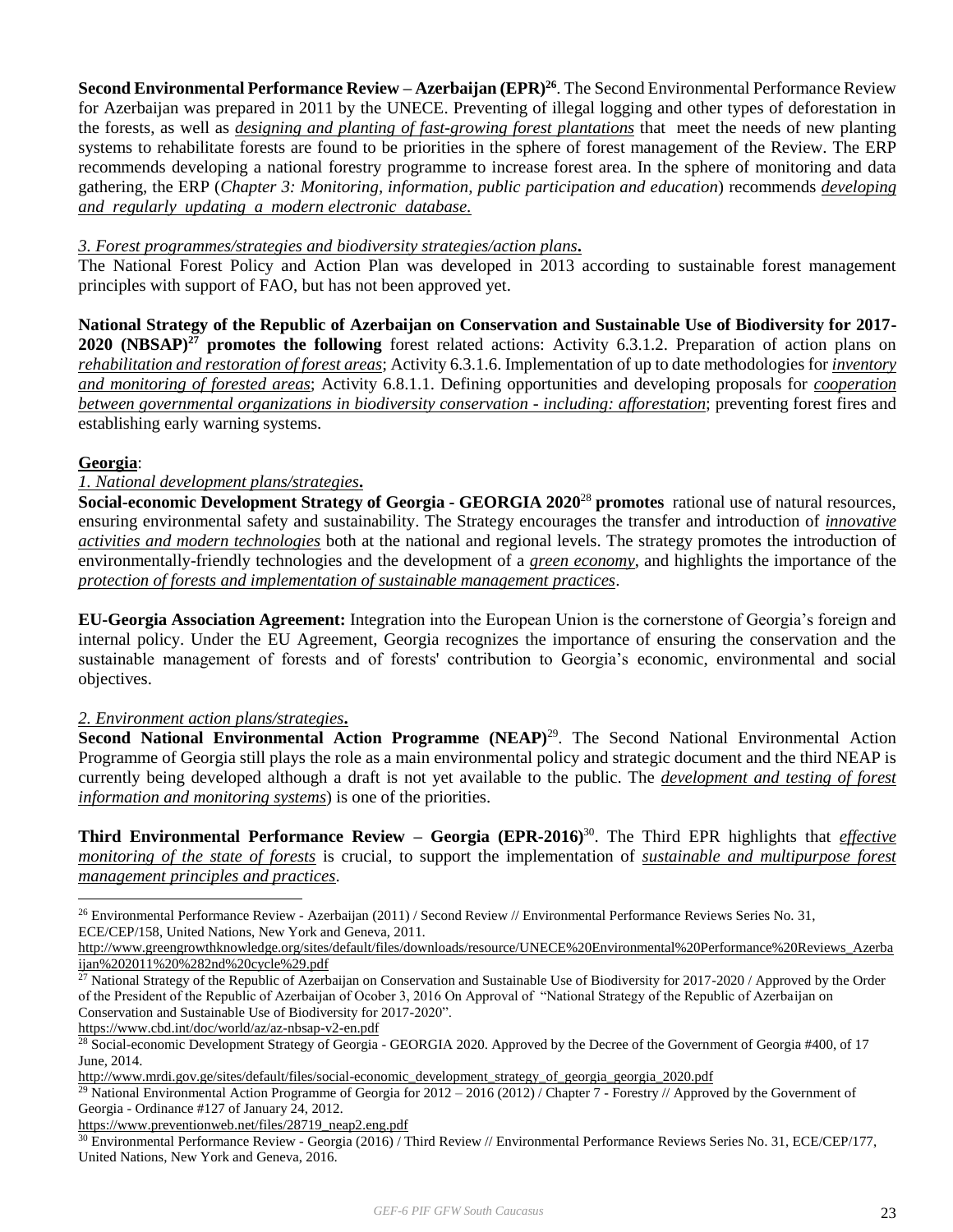#### *3. Forest programmes/strategies and Biodiversity strategies/action plans***.**

**National Forest Concept of Georgia**<sup>31</sup> is the forest policy document of the country and it promotes *forest planning* with mechanisms for involving stakeholders in the preparation of forest management plans.

**National Biodiversity Strategy and Action Plan of Georgia for 2014 - 2020 (NBSAP)**<sup>32</sup> ensures protection and rehabilitation of unique eco-systems, diversity of species and genetic resources of Georgia through sustainable use and management of biological resources and an equitable distribution of the benefits. The NBSAP includes preparation of inventories, assessments and planning for forest landscape restoration.

*7. Knowledge Management.* Outline the knowledge management approach for the project, including, if any, plans for the project to learn from other relevant projects and initiatives, to assess and document in a user-friendly form, and share these experiences and expertise with relevant stakeholders.

Knowledge sharing and the dissemination of information is one of the principal activities to support the achievement of the project outcomes and interventions at the national level. Through its technical working groups, the project will facilitate a knowledge network that brings together government agencies and civil society organizations that are engaged with engaged with forestry, land use, and restoration to learn from ongoing initiatives, share experiences, and participate in the documentation of methods and decisions. Frequent multi-sectoral engagement including workshops, trainings, and regular meetings will help ensure that experiences and expertise is shared amongst a wide range of stakeholders. Information will be shared in the form of meeting notes, technical notes, blog posts, infographics and printed media. All documentation will be disseminated to stakeholders and will be freely available on the web-portal in local languages.

# **PART III: APPROVAL/ENDORSEMENT BY GEF OPERATIONAL FOCAL POINT(S) AND GEF AGENCY(IES)**

A. RECORD OF ENDORSEMENT<sup>33</sup> OF GEF OPERATIONAL FOCAL POINT (S) ON BEHALF OF THE GOVERNMENT(S): (Please attach the **[Operational Focal Point endorsement letter](https://www.thegef.org/gef/sites/thegef.org/files/webpage_attached/OFP%20Endorsement%20Letter%20Template-Dec2014.doc)**(s) with this template. For SGP, use this **[SGP OFP](https://www.thegef.org/gef/sites/thegef.org/files/webpage_attached/OFP%20Endorsement%20of%20STAR%20for%20SGP%20Dec2014.docx)   [endorsement letter](https://www.thegef.org/gef/sites/thegef.org/files/webpage_attached/OFP%20Endorsement%20of%20STAR%20for%20SGP%20Dec2014.docx)**).

| <b>NAME</b>      | <b>POSITION</b>           | <b>MINISTRY</b>          | DATE $(MM/dd/vyyy)$ |
|------------------|---------------------------|--------------------------|---------------------|
| Artsvik Minasyan | <b>Minister of Nature</b> | Ministry of Nature       | 03/20/2018          |
|                  | Protection of the         | Protection of the        |                     |
|                  | Republic of Armenia       | Republic of              |                     |
|                  |                           | Armenia                  |                     |
| Goussein Bagirov | Minister of Ecology and   | Ministry of              | 04/09/2018          |
|                  | <b>Natural Resources</b>  | Ecology and              |                     |
|                  |                           | <b>Natural Resources</b> |                     |
| Nino Tkhilava    | Head of Department of     | Ministry of              | 02/27/2018          |
|                  | Environment and           | Environmental            |                     |
|                  | Climate Change            | Protection and           |                     |
|                  |                           | Agriculture of           |                     |
|                  |                           | Georgia                  |                     |

[http://www.unece.org/fileadmin/DAM/env/epr/epr\\_studies/ECE\\_CEP\\_177.pdf](http://www.unece.org/fileadmin/DAM/env/epr/epr_studies/ECE_CEP_177.pdf)

 $\overline{a}$ 

<https://www.cbd.int/doc/world/ge/ge-nbsap-v2-en.pdf>

 $31$  National Forest Concept of Georgia (2013) // Approved by the Parliament of Georgia, Resolution of 11 December, 2013 (1742-Is) / Official web-page of the Legislative Herald of Georgia (*matsne.gov.ge*), 25/12/2013.

<https://matsne.gov.ge/en/document/view/2157869>

[http://w3.cenn.org/wssl/uploads/home/National%20forest%20policy%20for%20georgia%20\(ENG\).pdf](http://w3.cenn.org/wssl/uploads/home/National%20forest%20policy%20for%20georgia%20(ENG).pdf)

 $32$  National Biodiversity Strategy and Action Plan of Georgia 2014 - 2020 (2014) // Approved by the Government of Georgia - Decree No.343, of 8 May, 2014 "On adoption of the National Biodiversity Strategy and Action Plan, 2014–2020".

 $33$  For regional and/or global projects in which participating countries are identified, OFP endorsement letters from these countries are required even though there may not be a STAR allocation associated with the project.